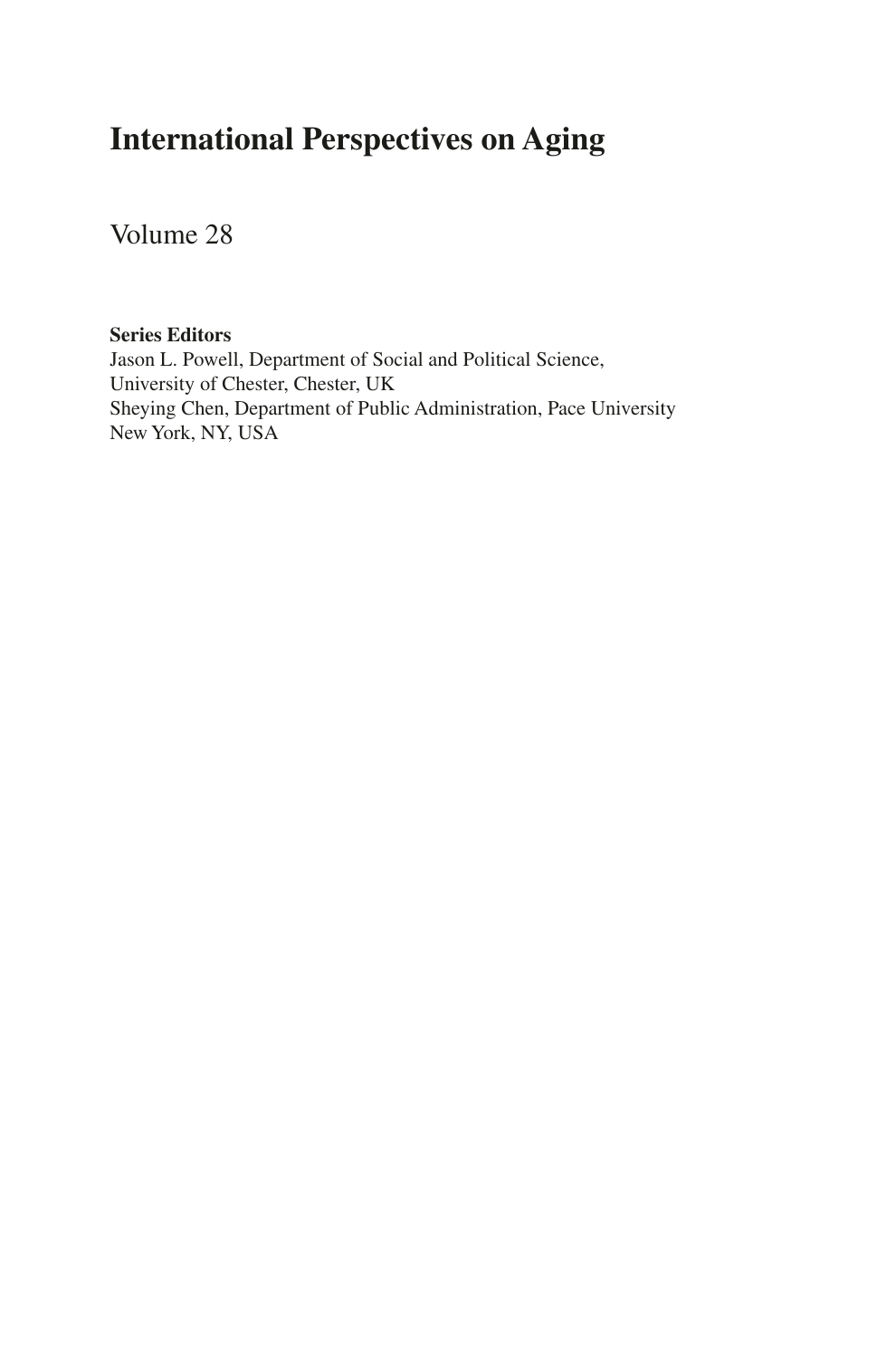The study of aging is continuing to increase rapidly across multiple disciplines. This wide-ranging series on International Perspectives on Aging provides readers with much-needed comprehensive texts and critical perspectives on the latest research, policy, and practical developments. Both aging and globalization have become a reality of our times, yet a systematic effort of a global magnitude to address aging is yet to be seen. The series bridges the gaps in the literature and provides cuttingedge debate on new and traditional areas of comparative aging, all from an international perspective. More specifcally, this book series on International Perspectives on Aging puts the spotlight on international and comparative studies of aging.

More information about this series at<http://www.springer.com/series/8818>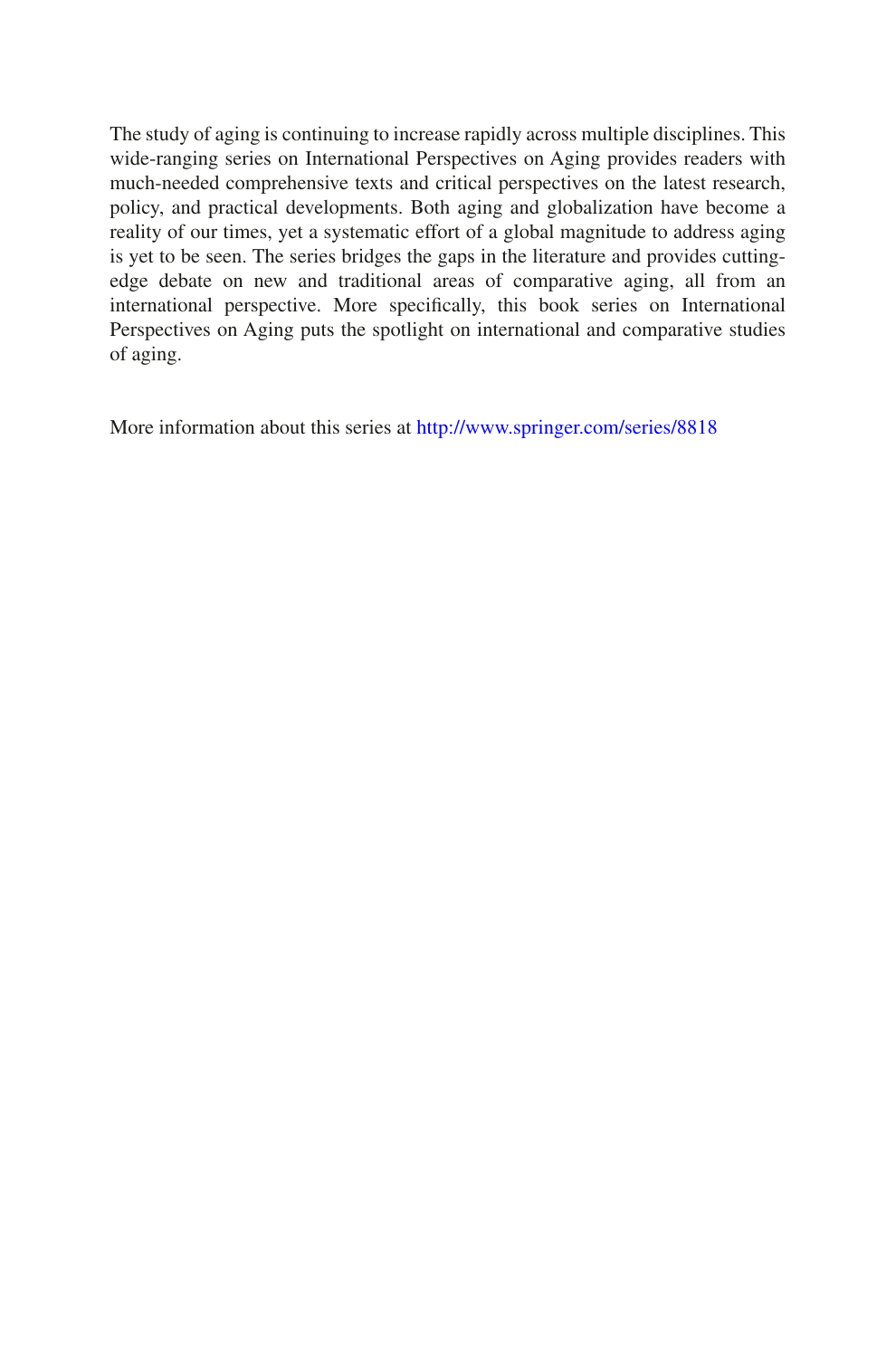Kieran Walsh • Thomas Scharf Sofe Van Regenmortel • Anna Wanka **Editors** 

# Social Exclusion in Later Life

Interdisciplinary and Policy Perspectives





Funded by the Horizon 2020 Framework Programme of the European Union

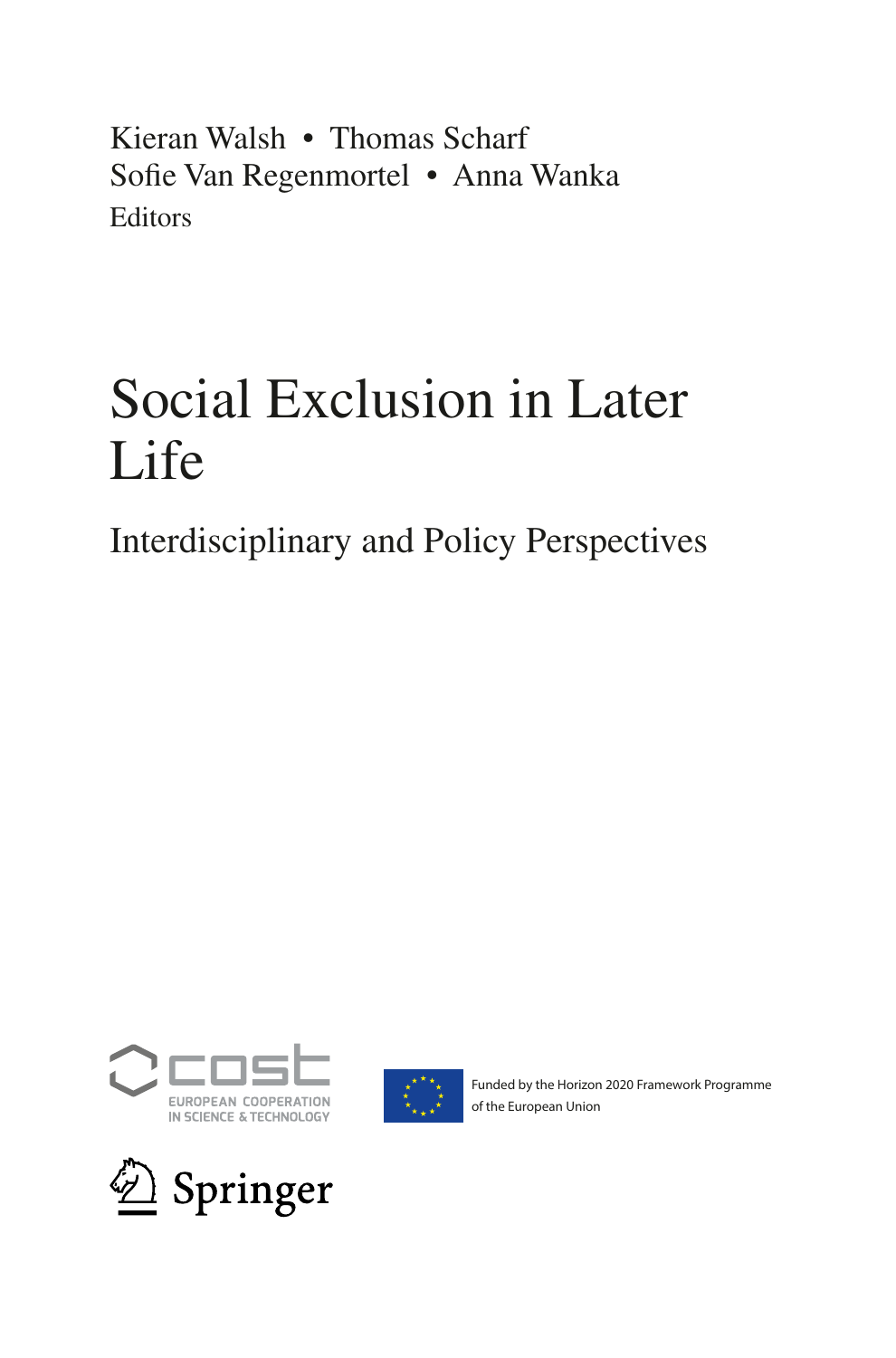*Editors* Kieran Walsh Irish Centre for Social Gerontology, Institute for Lifecourse and Society National University of Ireland Galway Galway, Ireland

Sofe Van Regenmortel Department of Adult Educational Sciences Vrije Universiteit Brussel Brussels, Belgium

Thomas Scharf Population Health Sciences Institute Newcastle University Newcastle upon Tyne, UK

Anna Wanka Research Training Group 'Doing Transitions' Goethe University Frankfurt am Main Frankfurt am Main, Germany



ISSN 2197-5841 ISSN 2197-585X (electronic) International Perspectives on Aging ISBN 978-3-030-51405-1 ISBN 978-3-030-51406-8 (eBook) <https://doi.org/10.1007/978-3-030-51406-8>

© The Editor(s) (if applicable) and The Author(s) 2021 . This book is an open access publication.**Open Access** This book is licensed under the terms of the Creative Commons Attribution 4.0 International License ([http://creativecommons.org/licenses/by/4.0/\)](http://creativecommons.org/licenses/by/4.0/), which permits use, sharing, adaptation, distribution and reproduction in any medium or format, as long as you give appropriate credit to the original author(s) and the source, provide a link to the Creative Commons license and indicate if changes were made.

The images or other third party material in this book are included in the book's Creative Commons license, unless indicated otherwise in a credit line to the material. If material is not included in the book's Creative Commons license and your intended use is not permitted by statutory regulation or exceeds the permitted use, you will need to obtain permission directly from the copyright holder.

The use of general descriptive names, registered names, trademarks, service marks, etc. in this publication does not imply, even in the absence of a specific statement, that such names are exempt from the relevant protective laws and regulations and therefore free for general use.

The publisher, the authors, and the editors are safe to assume that the advice and information in this book are believed to be true and accurate at the date of publication. Neither the publisher nor the authors or the editors give a warranty, expressed or implied, with respect to the material contained herein or for any errors or omissions that may have been made. The publisher remains neutral with regard to jurisdictional claims in published maps and institutional affliations.

This Springer imprint is published by the registered company Springer Nature Switzerland AG The registered company address is: Gewerbestrasse 11, 6330 Cham, Switzerland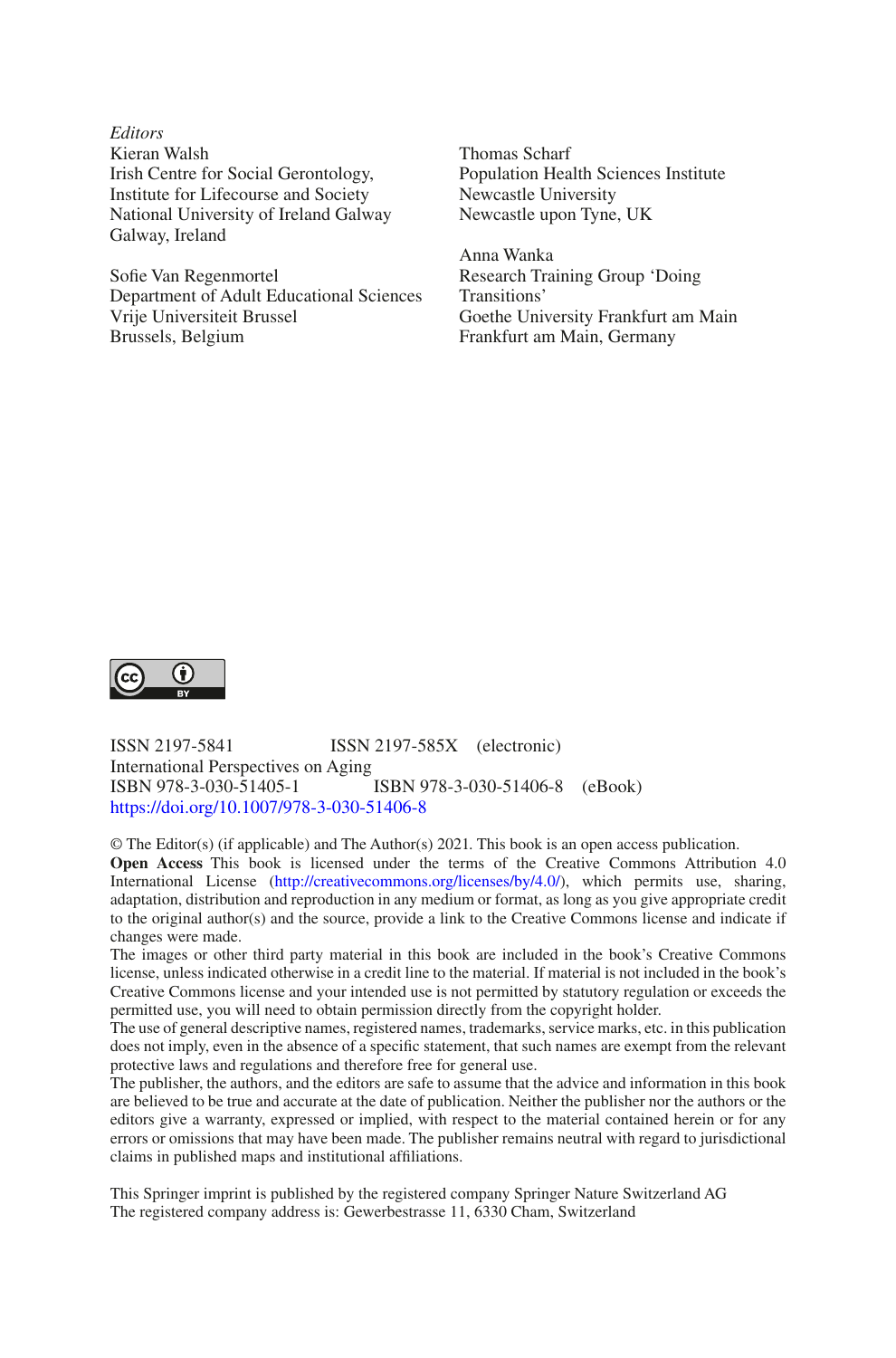## **Acknowledgements**

Social exclusion in later life involves the marginalisation of older individuals and groups from mainstream society. It represents a complex set of research questions, a critical public and social policy challenge, and a profound societal concern for older people, families and communities in ageing societies. This has only been reinforced, across Europe and internationally, by the outbreak of the coronavirus disease 2019 (COVID-19) pandemic. The ways in which social exclusion can have a multifaceted impact on the daily lived experiences of older adults, and refect the engrained position of older people and ageing within our structures and institutions, render it a particularly diffcult issue to disentangle and tackle. With signifcant and welcomed advances in life expectancy, the task of answering these questions, overcoming these policy challenges and addressing these societal concerns has become critical – and even more so in the wake of the continuing developments related to COVID-19 and the implications for ageing societies. As co-editors of this book, we believe it is only by drawing together interdisciplinary and policy perspectives that we can provide the necessary scientifc evidence to inform how best to undertake this task and advance this feld of scholarship.

This book is a result of a collaboration between members of the COST Action CA15122 *Reducing Old-Age Social Exclusion* – ROSEnet (www.rosenetcost.com), supported by COST (European Cooperation in Science and Technology). COST is a funding agency for research and innovation networks [\(www.cost.eu\)](http://www.cost.eu). The book stems directly from the research and analyses that were engaged in across the period of ROSEnet's work programme, from 2016 to 2020. Although not all members are represented within this book, the debates and discussions that occurred as a part of ROSEnet seminars and conferences have contributed to the development of its themes and perspectives. It is on this basis we want to thank the PhD students; the early-stage, mid-career and senior researchers and academics; the policy stakeholders – particularly Patricia Conboy of HelpAge International and Maciej Kucharczyk of AGE Platform Europe for their expertise and guidance; and the Older Adult Reference Group who participated as members of ROSEnet. We would like to thank COST for giving us the opportunity to collaborate with these excellent colleagues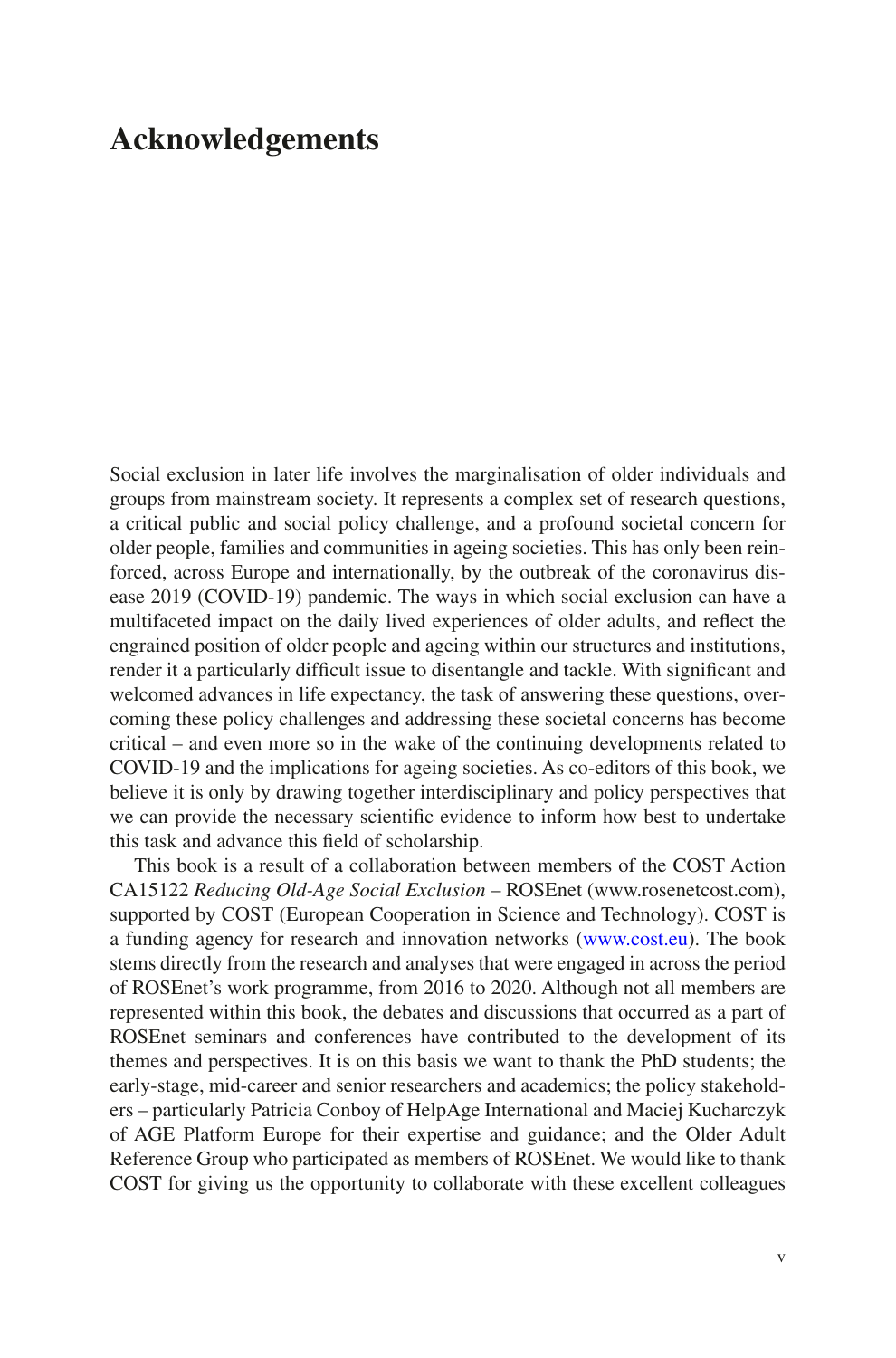from across the world, and we wish to acknowledge their fnancial support in facilitating the open access license for this book.

We would like to especially thank all of the contributors to this volume for embracing its aim, approach and collaborative nature with commitment and scientifc excellence. We would like to thank the ROSEnet working group co-leaders and the section introduction authors for their dedication to this project and for providing a critical framing of the different aspects of exclusion. As co-editors of this volume we are indebted to Niamh Hennelly for her editorial assistance, to Christine De Largy for her support throughout the development of the text, and Celia Sheridan for her assistance in the fnal proofng stages. Without the contributions of all of these individuals, this book would not have been possible.

August, 2020

Galway, Ireland **Kieran Walsh** Newcastle, UK Thomas Scharf Brussels, Belgium Sofie Van Regenmortel Frankfurt, Germany **Anna Wanka**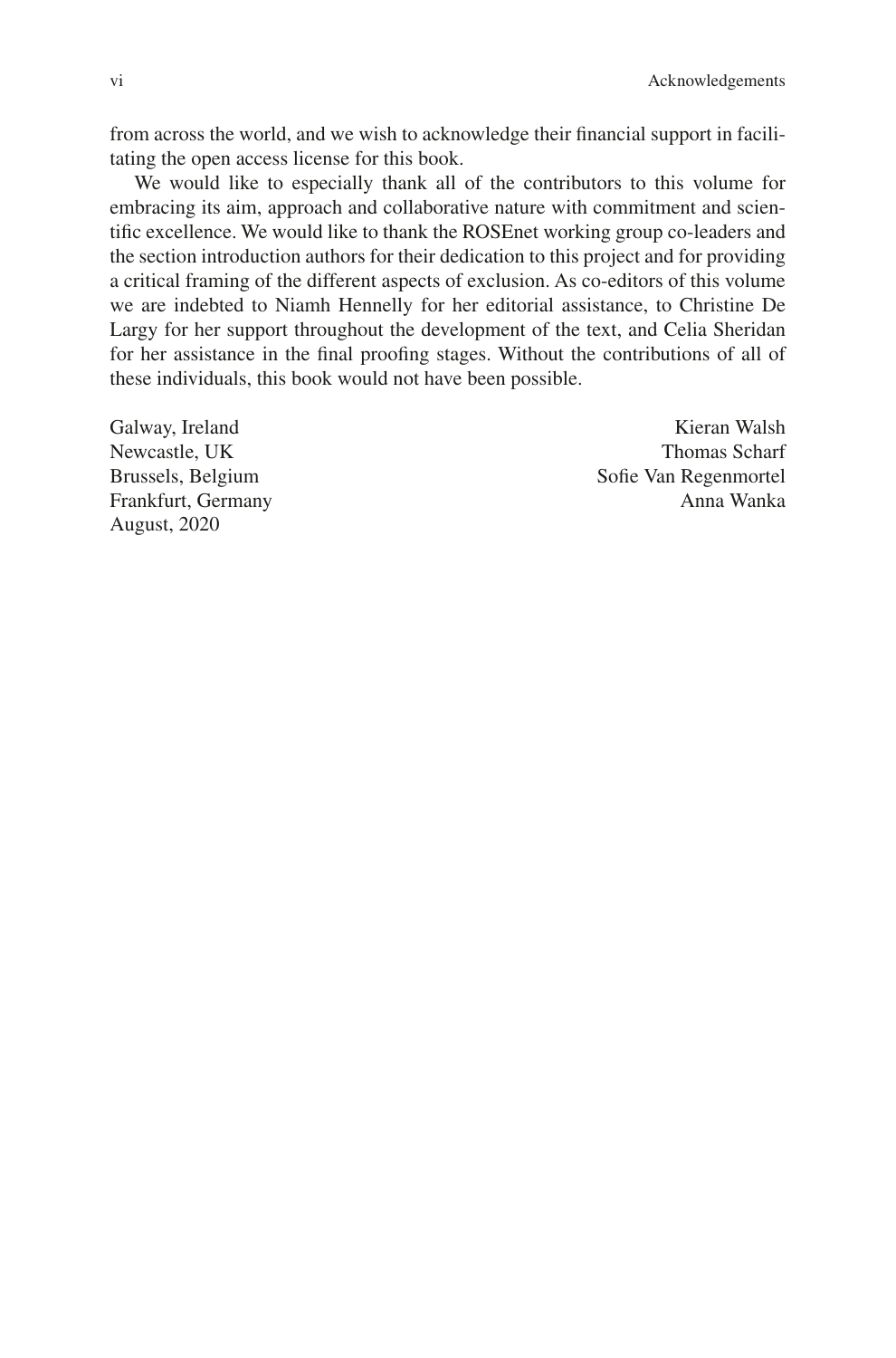## **Contents**

### **Section I Introduction**

| $\mathbf{1}$         | Kieran Walsh, Thomas Scharf, Sofie Van Regenmortel,<br>and Anna Wanka                                                                                                                                                 | 3  |
|----------------------|-----------------------------------------------------------------------------------------------------------------------------------------------------------------------------------------------------------------------|----|
|                      | <b>Section II Economic Exclusion</b>                                                                                                                                                                                  |    |
| $\mathbf{2}$         | <b>Introduction: Framing Economic Exclusion </b><br>Jim Ogg and Michal Myck                                                                                                                                           | 25 |
| 3                    | <b>Socio-demographic Risk Factors Related to Material</b><br><b>Deprivation Among Older Persons in Europe: A Comparative</b><br>Merle Sumil-Laanemaa, Luule Sakkeus, Allan Puur,<br>and Lauri Leppik                  | 31 |
| $\blacktriangleleft$ | <b>Unemployment at 50+: Economic and Psychosocial</b><br>Elke Murdock, Marceline Filbig, and Rita Borges Neves                                                                                                        | 47 |
| 5                    | <b>Coping Mechanisms of Divorced and Widowed Older</b><br><b>Women to Mitigate Economic Exclusion: A Qualitative Study</b><br>Hande Barlin, Katarina Vojvodic, Murat Anil Mercan,<br>and Aleksandra Milicevic-Kalasic | 61 |
|                      | <b>Section III Exclusion from Social Relations</b>                                                                                                                                                                    |    |
| 6                    | <b>Introduction: Framing Exclusion from Social Relations </b><br>Vanessa Burholt and Marja Aartsen                                                                                                                    | 77 |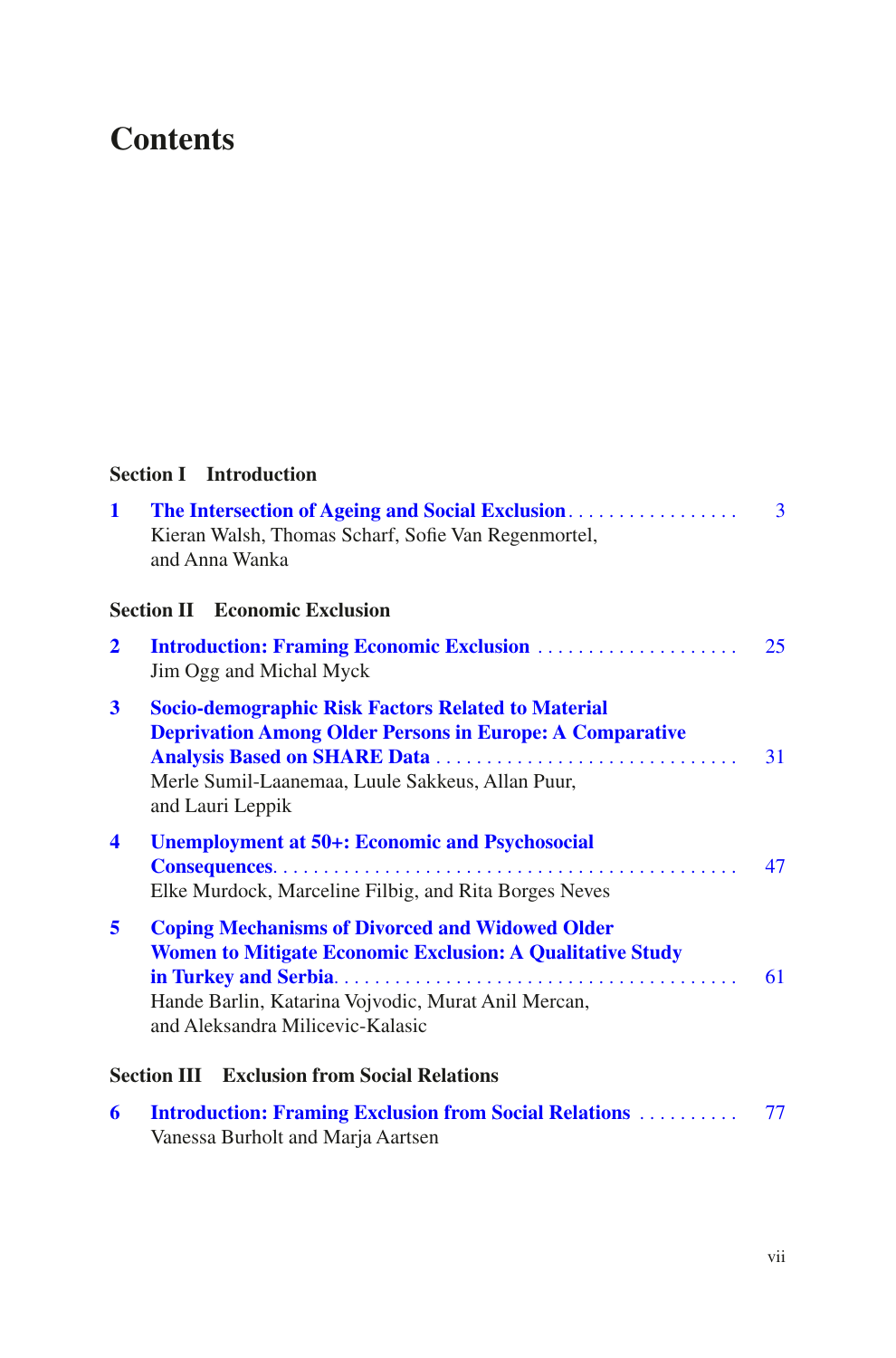| $\overline{\mathbf{7}}$ | <b>Exclusion from Social Relations Among Older People in Rural</b><br><b>Britain and Belgium: A Cross-National Exploration Taking</b><br>Sofie Van Regenmortel, Bethan Winter, Angelika Thelin,<br>Vanessa Burholt, and Liesbeth De Donder | 83  |
|-------------------------|--------------------------------------------------------------------------------------------------------------------------------------------------------------------------------------------------------------------------------------------|-----|
| 8                       | <b>Revisiting Loneliness: Individual and Country-Level Changes</b><br>Deborah Morgan, Lena Dahlberg, Charles Waldegrave,<br>Sarmitė Mikulionienė, Gražina Rapolienė, Giovanni Lamura,<br>and Marja Aartsen                                 | 99  |
| 9                       | <b>Conflicting Relations, Abuse and Discrimination Experienced</b><br>Charles Waldegrave, Marja Aartsen, Ariela Lowenstein, Marjaana<br>Seppänen, Mia Niemi, Maria Gabriella Melchiorre,<br>and Giovanni Lamura                            | 119 |
|                         | <b>Section IV Exclusion from Services</b>                                                                                                                                                                                                  |     |
| <b>10</b>               | <b>Introduction: Framing Exclusion from Services</b><br>Veerle Draulans and Giovanni Lamura                                                                                                                                                | 135 |
| 11                      | <b>Reversed Mobilities as a Means to Combat Older People's</b><br><b>Exclusion from Services: Insights from Two Alpine Territories</b><br>Florent Cholat and Luca Daconto                                                                  | 141 |
| 12                      | <b>Exclusion from Home Care Services in Central and Eastern</b><br><b>European Countries: A Focus on Hungary and the Russian</b><br>Zsuzsa Széman, Elena Golubeva, and László Patyán                                                       | 157 |
| 13                      | <b>Receiving Care Through Digital Health Technologies: Drivers</b><br>and Implications of Old-Age Digital Health Exclusion<br>Arianna Poli, Ioannis Kostakis, and Francesco Barbabella                                                     | 169 |
|                         | <b>Section V</b><br><b>Community and Spatial Exclusion</b>                                                                                                                                                                                 |     |
| 14                      | <b>Introduction: Framing Community and Spatial Exclusion </b><br>Isabelle Tournier and Lucie Vidovićová                                                                                                                                    | 185 |
| 15                      | <b>Towards a Structural Embeddedness of Space in the Framework</b><br>Matthias Drilling, Hannah Grove, Byron Ioannou,<br>and Thibauld Moulaert                                                                                             | 193 |
| <b>16</b>               | <b>The Relationship Between Place and Life-Course Transitions</b><br>in Old-Age Social Exclusion: A Cross-Country Analysis<br>Anna Urbaniak, Anna Wanka, Kieran Walsh, and Frank Oswald                                                    | 209 |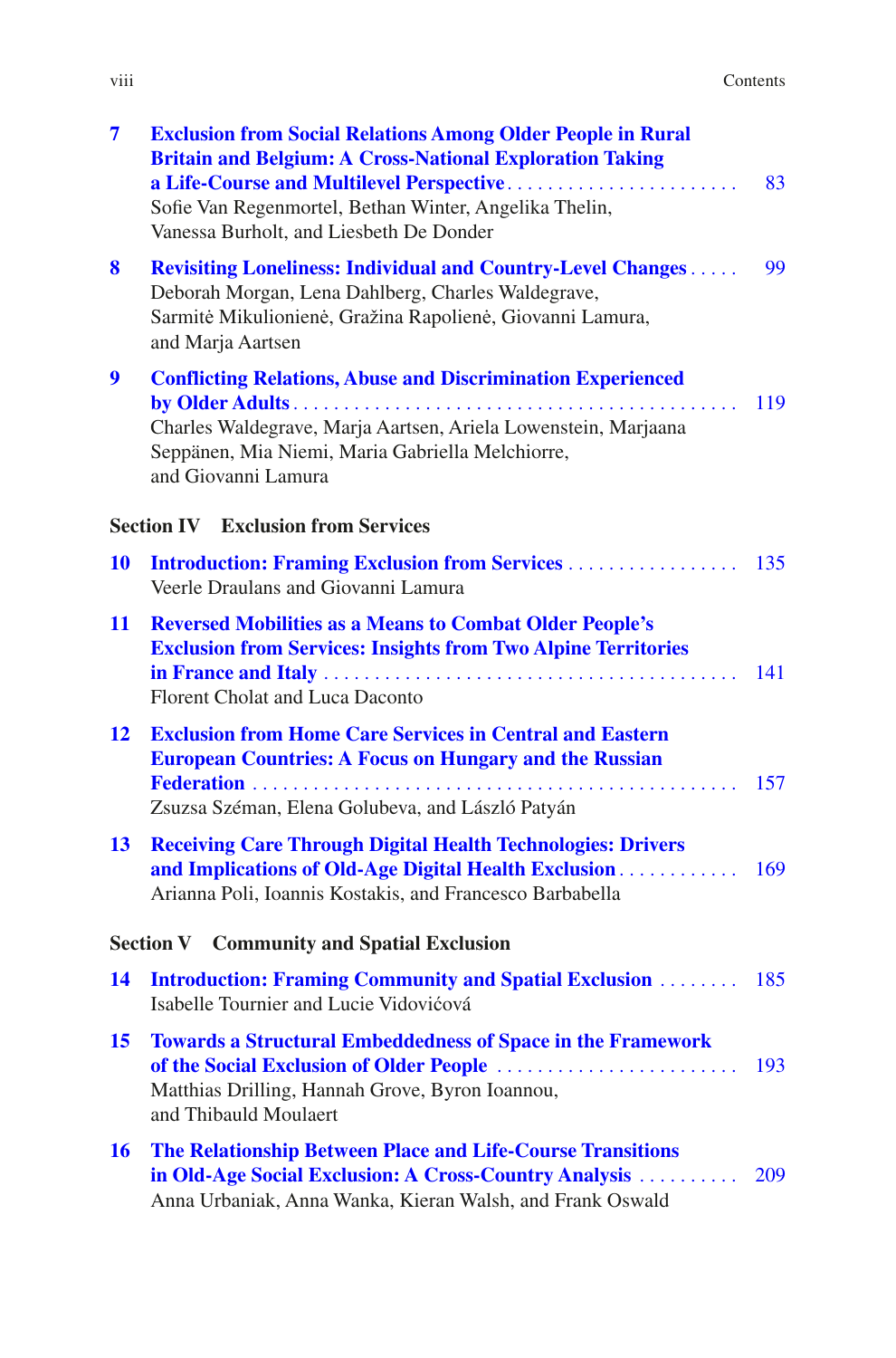| Contents |
|----------|
|----------|

| 17        | <b>Ageing and Caring in Rural Environments: Cross-National</b><br>Lucie Vidovićová, Monika Alisch, Susanne Kümpers,<br>and Jolanta Perek-Białas                                     | 223 |
|-----------|-------------------------------------------------------------------------------------------------------------------------------------------------------------------------------------|-----|
|           | <b>Section VI Civic Exclusion</b>                                                                                                                                                   |     |
| 18        | Sandra Torres                                                                                                                                                                       | 239 |
| 19        | <b>Reconceptualising Exclusion from Civic Engagement</b><br>Rodrigo Serrat, Thomas Scharf, and Feliciano Villar                                                                     |     |
| <b>20</b> | <b>Cultural Exclusion in Old-Age: A Social Exclusion</b><br>Vera Gallistl                                                                                                           |     |
| 21        | <b>Sidestepping Rights: An Analysis of the Intersection</b><br>of Human Rights Obligations and Their Practical Implications<br>Ada Lui Gallassi and Lars Harrysson                  |     |
|           | Section VII Interrelationships Between Different Domains of Exclusion                                                                                                               |     |
| 22        | <b>Introduction: Framing Exclusion Interrelationships </b><br>Lena Dahlberg                                                                                                         | 289 |
| 23        | <b>Older People in Long-Term Care Institutions: A Case</b><br>Feliciano Villar, Rodrigo Serrat, Annette Bilfeldt, and Joe Larragy                                                   | 297 |
| 24        | <b>Two Dimensions of Social Exclusion: Economic Deprivation</b><br>and Dynamics of Loneliness During Later Life in Europe 311<br>Michal Myck, Charles Waldegrave, and Lena Dahlberg |     |
| 25        | <b>Beyond Accessibility: Transport Systems as a Societal</b><br>Anu Siren                                                                                                           |     |
| <b>26</b> | <b>Homelessness Trends in Ageing Literature in the Context</b><br>Nilufer Korkmaz-Yaylagul and Ahmet Melik Bas                                                                      | 339 |
|           | <b>Section VIII</b><br>Policy and Social Exclusion in Later Life                                                                                                                    |     |
| 27        | <b>Introduction: Policy to Reduce Late-Life Social</b><br>Norah Keating and Maria Cheshire-Allen                                                                                    | 353 |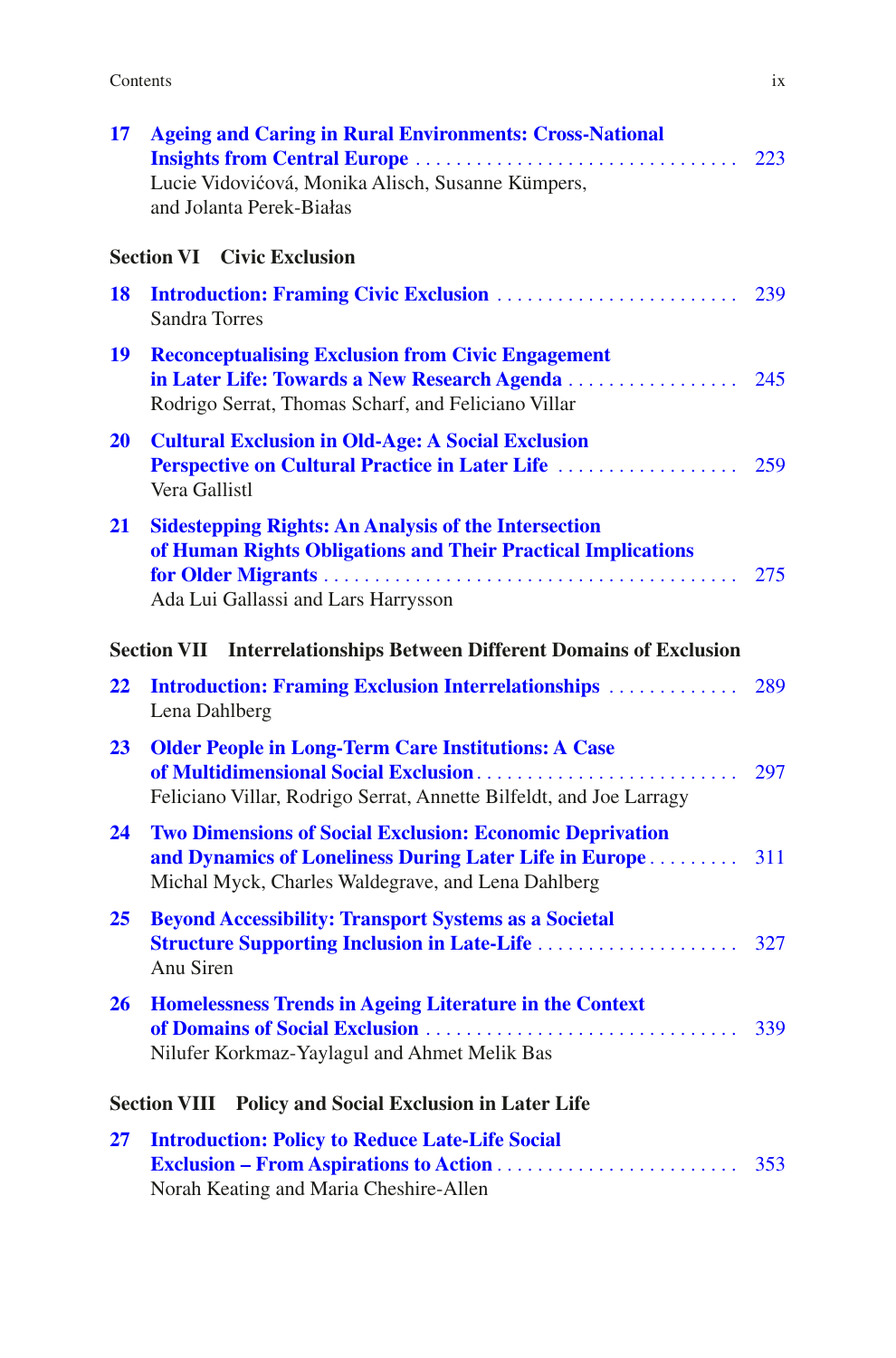| Contents |  |
|----------|--|
|----------|--|

| 28              | <b>Older-Age Exclusion and the 2030 Agenda for Sustainable</b><br>Patricia Conboy                                                                                                             |     |
|-----------------|-----------------------------------------------------------------------------------------------------------------------------------------------------------------------------------------------|-----|
| 29              | The Role of Pension Policies in Preventing Old-Age Exclusion  373<br>Jim Ogg                                                                                                                  |     |
| 30              | <b>Social Policy for Older People in the Post-Soviet Space:</b><br><b>How Do Pension Systems and Social Services Influence</b><br>Irina Grigoryeva, Oksana Parfenova, and Alexandra Dmitrieva | 385 |
| 31              | <b>How Can Urban Design and Architecture Support Spatial</b><br>John Andersen, Annette Bilfeldt, Marianne Mahler,<br>and Lone Sigbrand                                                        | 397 |
| 32              | <b>Old-Age Digital Exclusion as a Policy Challenge in Estonia</b><br>Anu Leppiman, Iivi Riivits-Arkonsuo, and Anneli Pohjola                                                                  | 409 |
| 33 <sup>°</sup> | <b>Social Exclusion in Older-Age and the European Pillar</b><br>Maciej Kucharczyk                                                                                                             | 421 |
|                 | <b>Section IX</b> Conclusion                                                                                                                                                                  |     |
| 34              | <b>Advancing Research and Policy on Social Exclusion</b>                                                                                                                                      |     |

x

| of Older People: Towards a Coherent and Critical Discourse  435 |  |
|-----------------------------------------------------------------|--|
| Thomas Scharf, Kieran Walsh, Sofie Van Regenmortel,             |  |
| and Anna Wanka                                                  |  |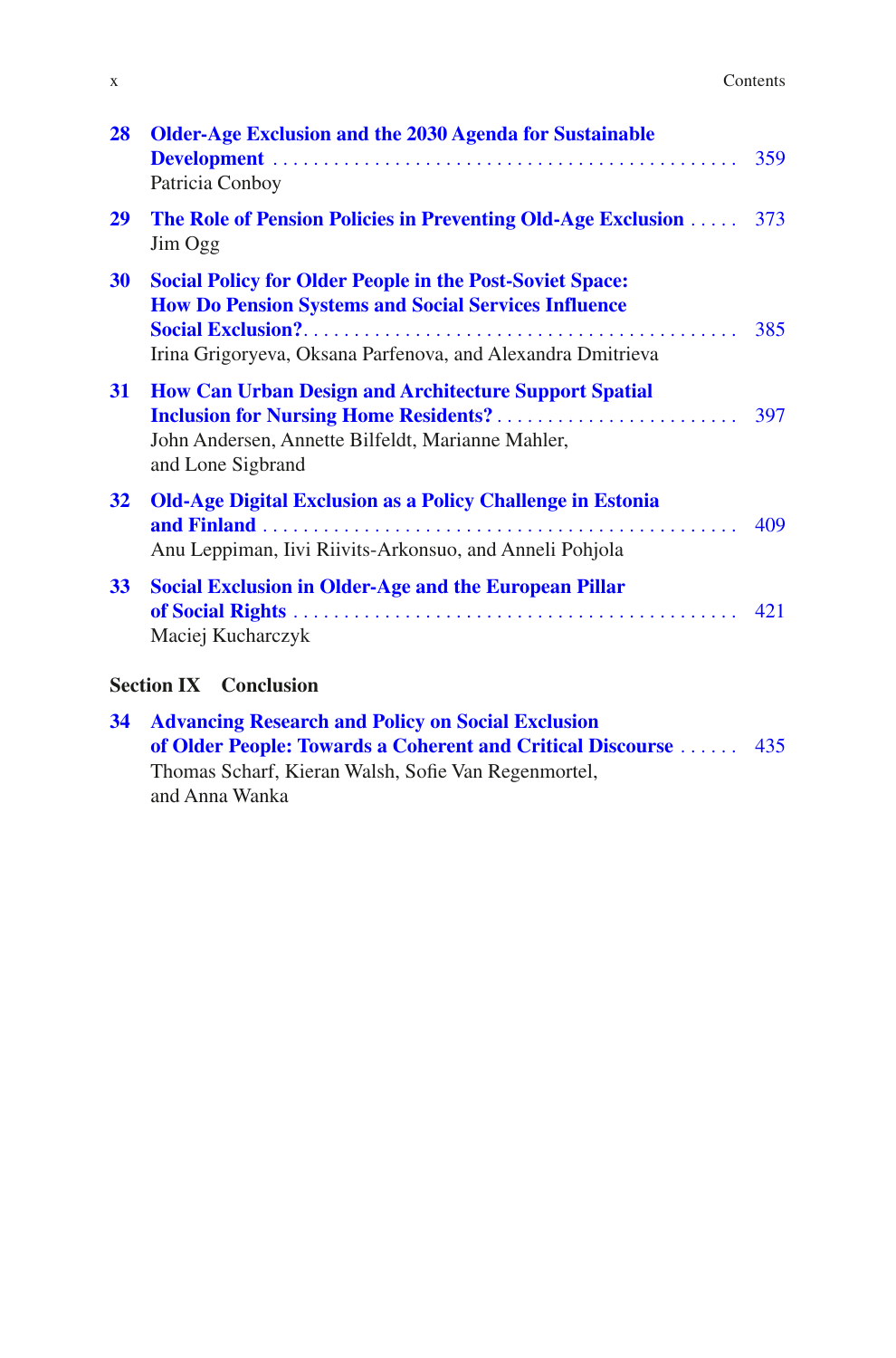## **Editors and Contributors**

## **About the Editors**

**Kieran Walsh** is Professor of Ageing & Public Policy and Director of the Irish Centre for Social Gerontology at the National University of Ireland Galway, Ireland. Kieran's research interests include: social exclusion in later life, the relative nature of disadvantage in cross-national contexts, place and life-course transitions, and informal and formal infrastructures of care. Kieran is Chair of the European COST Action CA15122 on 'Reducing Old-Age Social Exclusion' (ROSEnet).

**Thomas Scharf** (PhD) is Professor of Social Gerontology in the Population Health Sciences Institute at Newcastle University, United Kingdom. His research explores issues relating to multidimensional forms of inclusion and exclusion in later life, particularly in relation to the places in which people age.

**Sofe Van Regenmortel** is an affliated postdoctoral researcher in Vrije Universiteit Brussel, Brussels, Belgium. She is a member of the Belgian Ageing Studies (BAS) research group and completed her PhD research on social exclusion in later life in September 2017. She was part of the European project 'WeDO2! For the wellbeing and dignity of older people' (2013-2015). In 2016, she joined the ROSEnet COST action on 'Reducing Old-Age Social Exclusion: Collaborations in Research and Policy'.

**Anna Wanka** studied sociology and law at the University of Vienna, Austria. From 2009 to 2016 she was a researcher at the Research Group 'Family / Generations / Life Course / Health and Ageing' in the Department of Sociology. She completed her PhD in environmental gerontology in 2016 and since 2017 has worked as a postdoctoral researcher at Goethe University Frankfurt am Main, Germany. Her main research areas are environmental and social exclusion in later life, life-course transitions, technology and ageing, and lifelong learning.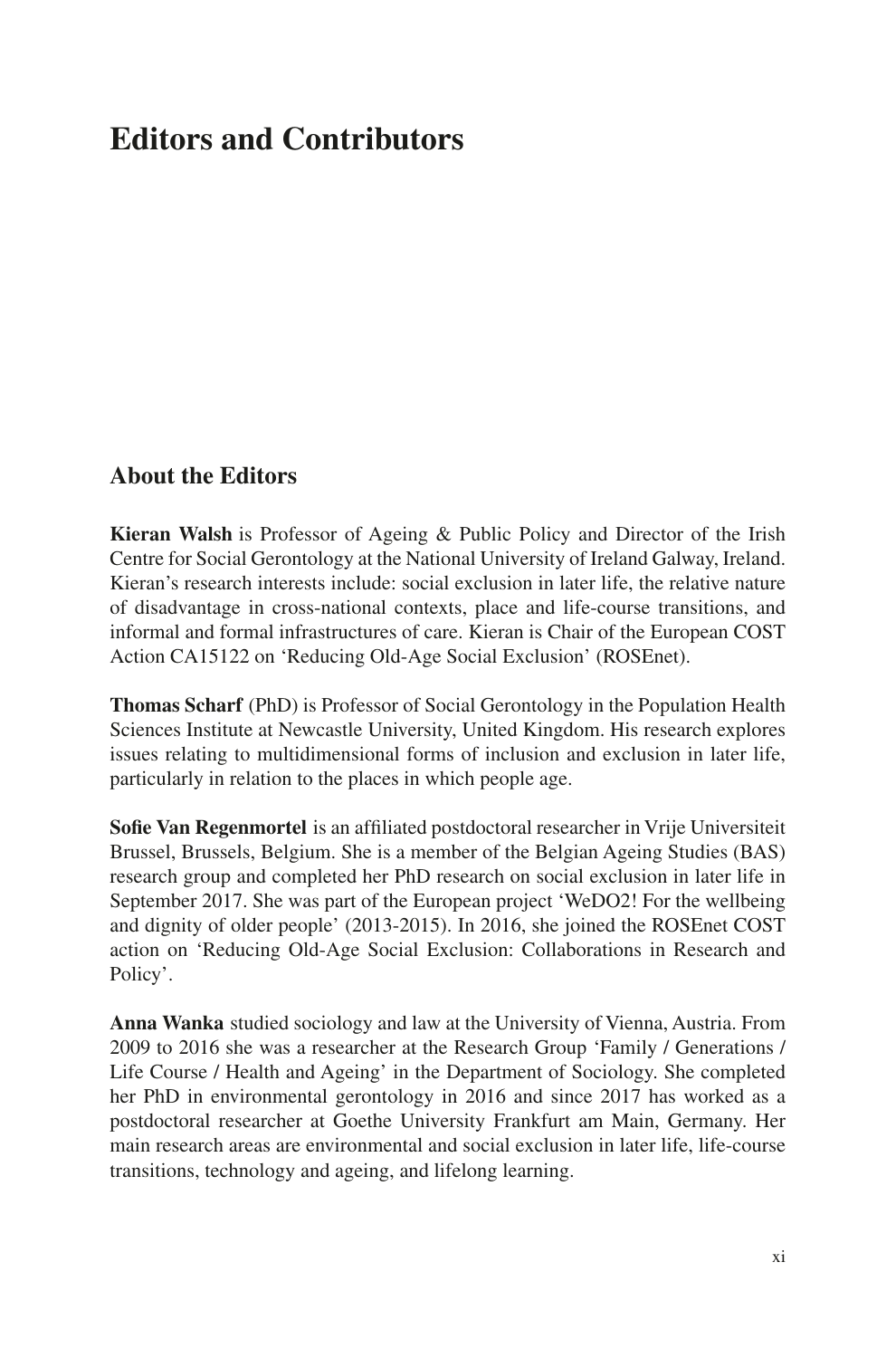#### **About the Contributors**

**Marja Aartsen** is Research Professor at Oslo Metropolitan University, Norway. Her research is on longitudinal developments in older adults' social networks, social participation and loneliness in relation to cognitive, physical and mental health. She is involved in the European research collaboration on social exclusion in older adults (GENPATH) and co-leader of the working group on exclusion from social relations of the COST Action ROSEnet.

**Monika Alisch** is Professor in the Department of Social Work and Director of the Centre of Research for Society and Sustainability – CeSSt, Fulda University of Applied Sciences, Germany. Monika is a sociologist working on social space research, sociology and social planning. At the CeSSt – Centre of Research for Society and Sustainability, Fulda University of Applied Sciences – she leads research projects (regional, national and international) on participation, older migrants, civic engagement in later life and democratic processes in rural areas.

**John Andersen** holds a PhD in sociology and is Professor of Planning, Sociology and Action Research in the Department of People and Technology (IMT), Roskilde University, Denmark. He was a member of the Copenhagen City Council from 2013 to 2017. He is inspired by the action research tradition: knowledge as a tool to people's empowerment, social justice and sustainability. His research areas include urban planning, age-friendly neighbourhoods, community empowerment and affordable housing.

**Francesco Barbabella** (PhD) is Research Fellow at the Centre for Socio-Economic Research on Ageing at the National Institute of Health and Science on Ageing (INRCA), Italy. He is a social scientist whose research intersects social gerontology, gerontechnology and social policy. His main research interests concern the investigation of experience, expectations and patterns of use of traditional care services and digital health solutions by older people.

**Hande Barlin** is an Assistant Professor in the Economics Department of Gebze Technical University, Turkey. Previously she designed and implemented socio-economic development, empowerment and social inclusion projects and carried out research on regional development and European economics. Currently, her academic work concentrates on disadvantaged groups and social inclusion.

**Ahmet Melik Bas** is an MA student of cultural anthropology in the Graduate School of Humanities and Studies on Public Affairs, Chiba University, Japan. He graduated from the gerontology undergraduate programme, Akdeniz University, in 2018. He has participated in the European Volunteer Program in Italy and helped people who have learning diffculties and has participated in exchange programmes in Germany and Japan. His research interests are cultural aspects of ageing and quantitative and qualitative methods in ageing research.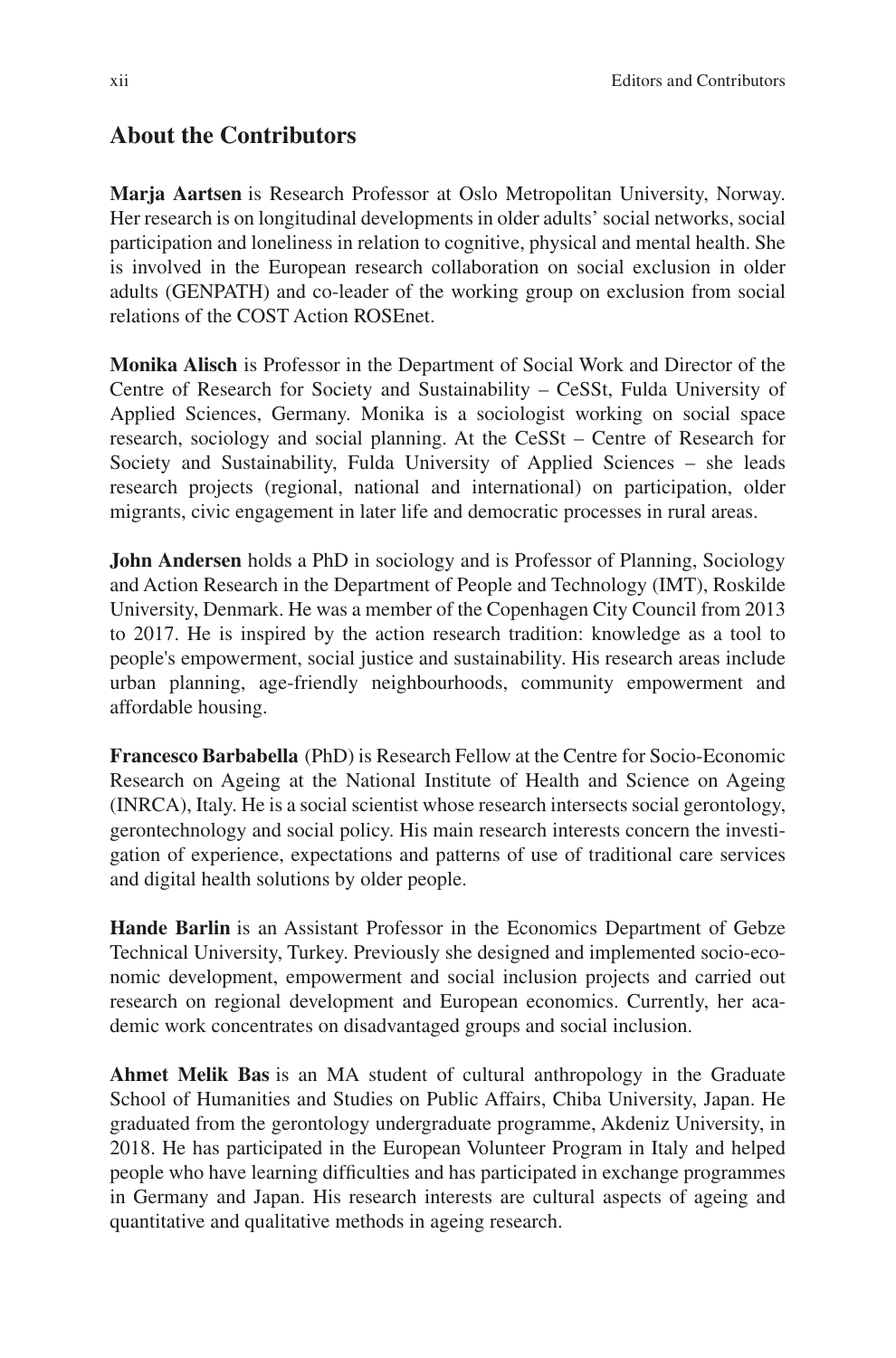**Annette Bilfeldt** (PhD) is an Associate Professor of Social Science at the University of Greenland and an external Lecturer at Roskilde University, Denmark. Her research focuses on participatory action research with residents, relatives and care workers at nursing homes in relation to residents' rights, empowerment and quality in eldercare.

**Vanessa Burholt** BSc, PhD, FAcSS, is Professor of Gerontology in the School of Nursing/School of Population Health at the University of Auckland, New Zealand, and in the Centre for Innovative Ageing at Swansea University, Wales, UK. She is the Co-leader of the ROSEnet Working Group on Social Relations. She is a Fellow of the Academy of Social Sciences (UK). Her research focuses on older people's attachment to people and places, and she has published on rurality, loneliness, intergenerational relationships, ethnicity and migration.

**Maria Cheshire-Allen** is a doctoral candidate at Swansea University, Wales, UK. Her disciplinary background lies in philosophy and sociology. She has held policy and public affairs roles within NGOs and the public sector before pursuing an academic career in critical social gerontology. Her PhD study is a conceptual exploration of 'well-being' in the context of family care for older people focusing on its application within social care policy in the UK.

**Florent Cholat** is a PhD student of geography and urban sociology at Grenoble Alpes University, France and at the University of Milan Bicocca, Italy. He is Co-founder of the Young University Company '45.5 Sustainable Engineering' focused on the optimisation of reversed mobilities. Florent is a member of the COST ROSEnet PhD forum and coordinator of the ERASMUS+ TERAPI programme which addresses links between territories and learning.

**Patricia Conboy** is the Head of Global Ageing, Advocacy and Campaigns with HelpAge International. She has extensive work experience in the policy arena, ranging from partnership working at community level through to policy infuencing at national, European and global levels. Her specialist area is analysis of policy design and implementation on ageing and older people. Prior to joining HelpAge in 2016, Patricia was Director of Older & Bolder, a national alliance of NGOs campaigning with older people to advance their rights in Ireland.

**Luca Daconto** PhD in Urban and Local European Studies (URBEUR), is a Postdoctoral Researcher in the Department of Sociology and Social Research at the University of Milan Bicocca, Italy. He carries out teaching and research activities with particular attention to the topics of accessibility, mobility, food, social vulnerability, ageing and GIS techniques applied to socio-territorial analysis.

**Lena Dahlberg** is Associate Professor of Social Work at Dalarna University, Sweden, and Senior Researcher at the Aging Research Center, Karolinska Institutet and Stockholm University, Sweden. Her primary research interests include social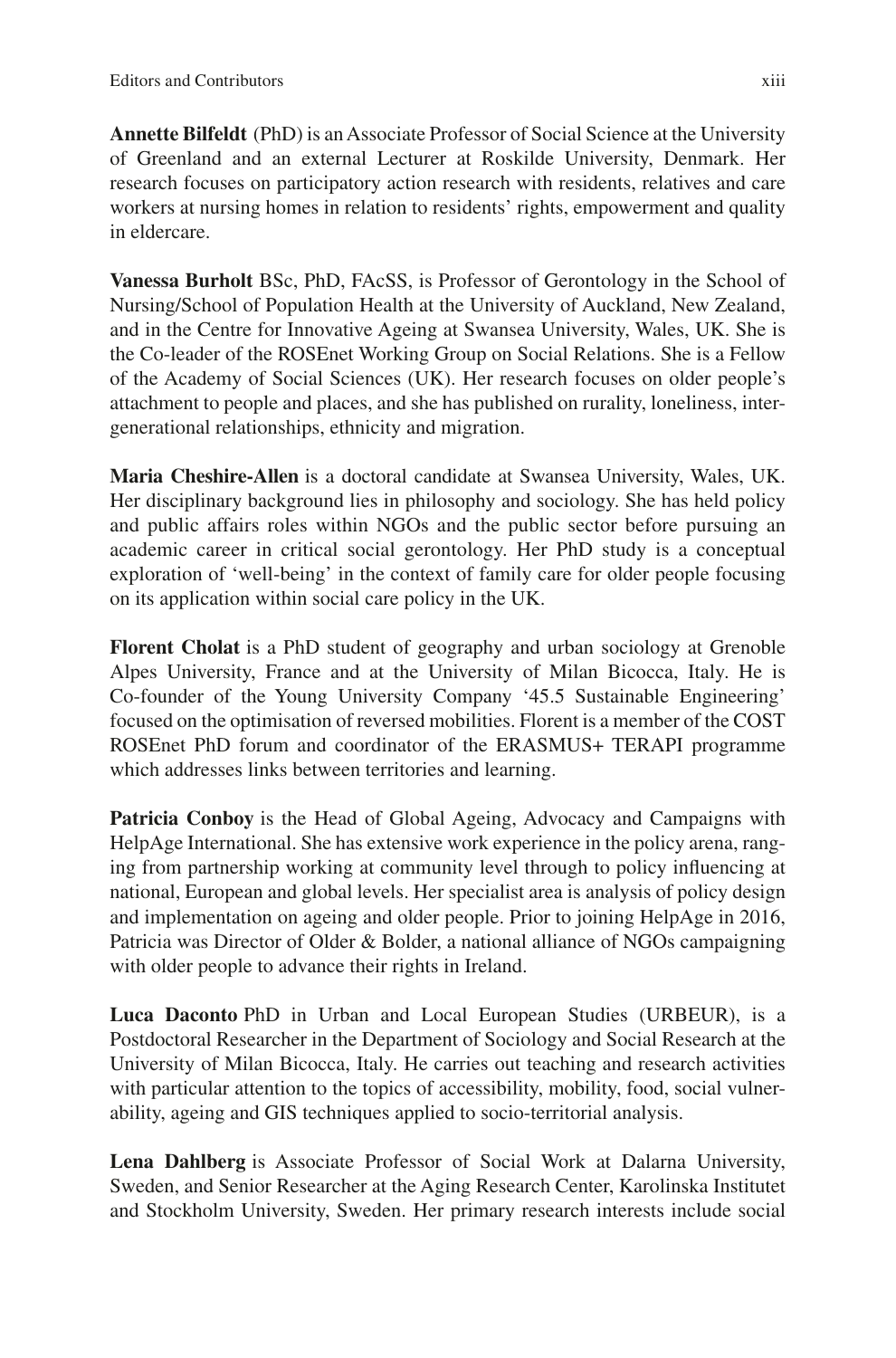exclusion and loneliness in older adults and inequalities in access to formal and informal care. Currently, she is leading a project on social exclusion among older adults in Sweden and a Nordic project on loneliness in old-age.

**Liesbeth De Donder** is Associate Professor of Adult Educational Sciences at the Vrije Universiteit Brussel (VUB) in Belgium. Her research focuses on social participation and inclusion, caring communities, safety and elder mistreatment, all with a particular interest in participatory methodologies.

**Alexandra V. Dmitrieva** is Co-founder and Researcher at the Support, Research and Development Center (SRDC) based in Kyiv, Ukraine. She specialises in qualitative research in the felds of drug use, drug policy and HIV/AIDS since 2009. She has authored more than 20 scientifc publications on different aspects of educational ICT and ICT adoption by older people.

**Veerle Draulans** is Associate Professor in the Centre for Sociological Research at KU Leuven, Belgium. She is Chairperson of the 'Flemish Interuniversity Council Taskforce Gender' and of the Vlir UOS 'Gender, Diversity and Development' expert group, university collaboration with South partners. Veerle coordinates a gendersensitive Joint Doctoral Summer School in Ethiopia. She is a member of the Board of Governors of Emmaus, a set of care and welfare facilities, including eldercare, in Flanders, Belgium.

**Matthias Drilling** studied Social Geography and Economics in Germany and Ghana and Spatial Planning at the ETH in Zürich, Switzerland. He is co-speaker of the Neighbourhood Research Network of the German Geographical Society (www. quartiersforschung.de) and Co-editor of the series Quartiersforschung/ Neighbourhood Research at Springer Publishers. He is an expert/reviewer for the GRF, SNCF, and DAAD and consultant for several ministries and departments in Switzerland, Luxemburg and Germany on the topics of neighbourhood, neighbourliness, urban poverty and homelessness.

**Marceline Filbig** was a master's student in the Management and Coaching in Education and Social Sciences (MAMACO) programme at the University of Luxembourg, Luxembourg. She completed her master's thesis titled 'Unemployment in later life – A study on needs, attributions and coping strategies' (Arbeitslosigkeit in der späten Erwerbsphase. Eine Studie zu Bedürfnissen, Attributionen und Bewältigungsformen) in 2018.

**Ada Lui Gallassi** is a doctoral candidate in social work at Örebro University, Sweden. She has a multidisciplinary background in International Human Rights Law and Social Sciences and conducts her research from a human rights-based approach. Her PhD project lies within the felds of ageing and migration, with a focus on investigating the correlation between the working life trajectory of migrants and their socio-economic situation in later-life.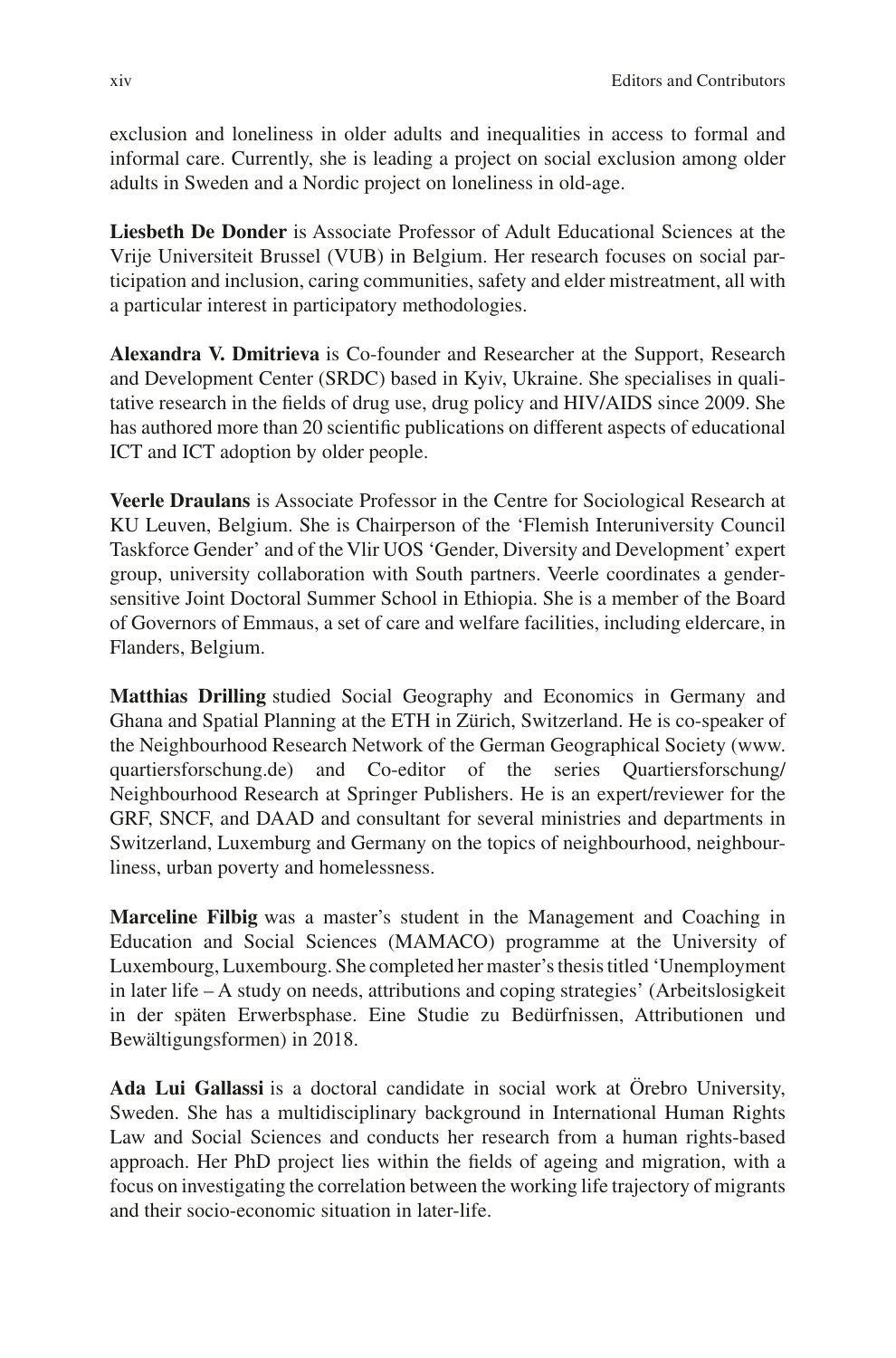**Vera Gallistl** MA, studied sociology at the University of Vienna. She is currently a PhD student in the Department of Sociology at the University of Vienna, Austria, where she studies cultural participation in later life. Her main research interests lie in the feld of social gerontology, where she specialised in Lifelong Learning, Gerontechnology and late-life social inequalities.

**Elena Golubeva** Dr (Gerontology and Geriatrics), is a Professor in the Department of Social Work and Social Security at the Northern (Arctic) Federal University, Russia. She is a member of the Gerontological Society of the Russian Academy of Sciences. Professor Golubeva has more than 146 research and methodological publications and 70 conference reports in Russia and abroad.

**Irina A. Grigoryeva** is a Professor of Sociology at the University of St. Petersburg, Russian Federation. After completing her second doctorate at the University of St. Petersburg in 2005, she received special education in Gerontology in 2008. She has written five monographs and more than 140 articles on social policy and the comparative theory of social work, and more recently social gerontology and 'the old people issue' in modern Russia.

**Hannah Grove** is a PhD student of Health Geography at Maynooth University, Ireland, and is funded by the Health Research Board (SPHeRE/2013/1). She studied Town Planning at the University of Brighton and Geography at the University of Sussex, and has previously worked as a Planning Policy Officer in the UK. Her research interests include promoting healthy and age-friendly environments and exploring the connections between people, place and health through qualitative and spatial methods.

**Lars Harrysson** holds a PhD in Social Work and is a Senior Lecturer at Lund University, School of Social Work, Sweden. He has researched pensions, cancer rehabilitation, and learning and collaboration in and between organisations. His latest publications are in journals and reports on these subjects.

**Byron Ioannou** (PhD) is an Associate Professor at Frederick University, Cyprus. He has taught urban planning and sustainable urbanism in a number of institutions of the Eastern Mediterranean Region. He studied architecture, spatial planning and planning law in Greece and the UK. Byron is an expert/ reviewer on sustainable built environment issues for European and local governmental bodies. His current research focuses on urban design and public space, inclusive urban development, density and sprawl. He currently coordinates the Urban Planning and Development Unit.

**Norah Keating** is a social gerontologist whose theoretical and empirical research has created evidence, challenged discourses and infuenced policy in global, social and physical contexts of ageing. She has placed this work on the international stage through the Global Social Issues on Ageing, which fosters collaboration and critical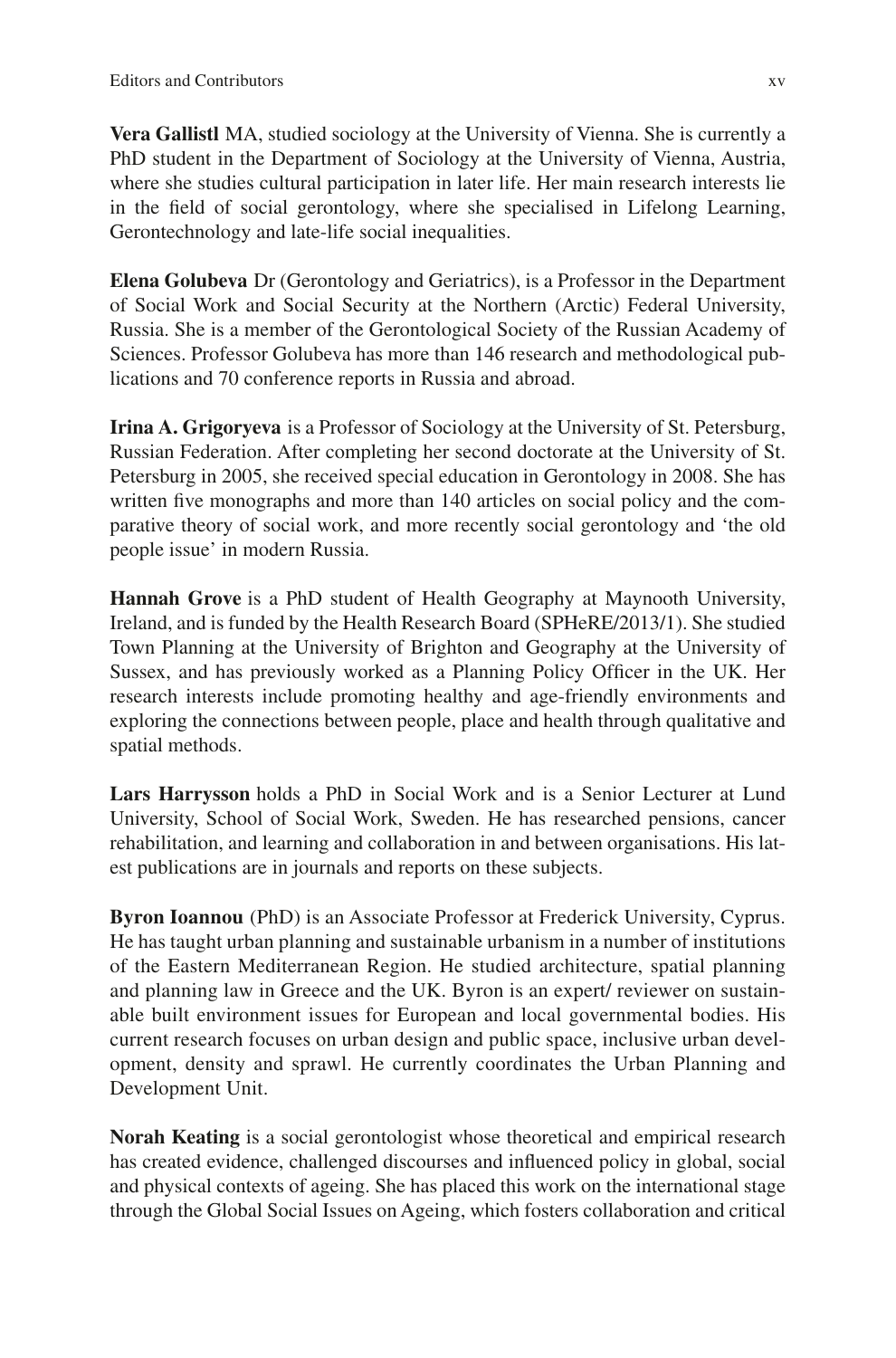thinking about ageing at the interfaces of regional issues and global trends. Professor Keating holds academic appointments in three world regions.

**Nilufer Korkmaz-Yaylagul** is Associate Professor in the Gerontology Department at Akdeniz University, Antalya, Turkey. She has trained as a landscape architect and has completed her MSc studies in the same feld. Nilufer earned a PhD degree in Social Anthropology-Urban Anthropology and carried out postdoctoral research on 'Older Turkish immigrants and Health'. She has been involved in teaching sociology and anthropology of ageing in the Gerontology Department at the Akdeniz University since 2009. Nilufer has a particular interest in socio-cultural aspects of ageing and environmental gerontology.

**Ioannis Kostakis** (PhD) is an Economist at the University of Crete, Greece. He holds a Master's in Economics and Econometrics (University of Kent, UK) and a Doctorate in Applied Economics (Harokopio University, Greece). Dr Kostakis has experience both in private and public sectors, while in recent years, he has taught several economic modules at Harokopio University and Hellenic Open University. His current research felds include applied economic theory, quantitative methods in economics and econometrics.

**Maciej Kucharczyk** is Secretary General of AGE Platform Europe since July 2020 – a network of over 100 organisations "of" and "working for" people aged 50 and over – Maciej has overall responsibility for managing the network and implementing AGE's strategic objectives. Prior to taking over as Secretary General, Maciej had been working on social policy issues since 2006, such as the adequacy and sustainability of social protection, minimum income, the promotion of human rights, social justice and dignity. From 2014 to 2020, he was vice-president of the Social Platform, the largest European network of rights-based NGOs working in the social sector. Maciej has a degree in International Economic Relations from the University of Lodz, Poland, and holds post-graduate degrees in European Affairs from the College of Europe, Belgium, and in Public Administration from the ENA, France.

**Susanne Kümpers** Prof Dr, is Professor of Qualitative Health Research and Social Health Inequalities in the Department of Nursing and Health, Fulda University of Applied Sciences, Germany. Susanne is an educational and health scientist. Her research and teaching areas are ageing, social and health inequalities, poverty in old-age, and prevention and health promotion approaches in neighbourhood settings from a European perspective. Her methodologies include qualitative and participatory approaches.

**Giovanni Lamura** leads the Centre for Socio-Economic Research on Ageing at INRCA (Italy's National Institute of Health and Science on Ageing, Italy). He graduated in economics, achieved a PhD in 'Life course and social policy' (University of Bremen, Germany) and was visiting fellow at University of Hamburg-Eppendorf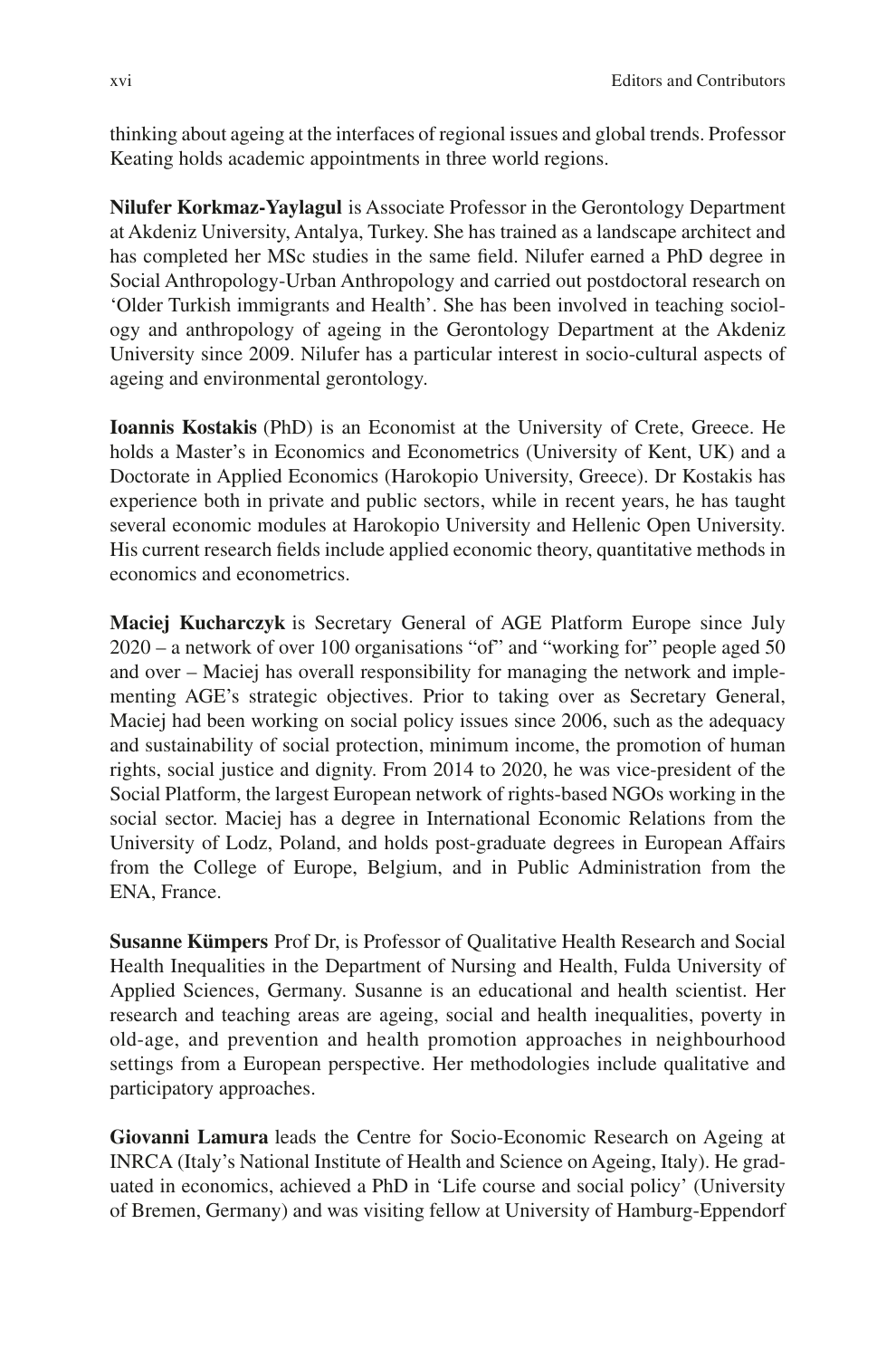(Germany) and the European Centre for Social Welfare Policy & Research (Austria). Research interests: international research on family and long-term care, migrant care work and interdisciplinary research on ageing.

**Joe Larragy** (PhD) is Lecturer in Social Policy at Maynooth University, Ireland. He has also worked as policy analyst in think tanks on age-related research and policymaking, and maintains an interest in pensions, care and social citizenship in old-age.

**Lauri Leppik** is a Senior Research Fellow in the Estonian Institute for Population Studies, School of Governance, Law and Society, Tallinn University, Estonia. His research interests relate to social policy, pension reform, social exclusion, social legislation, public policy analysis and the history of the population of Estonia. He is a member of the Estonian SHARE team and a former member of the European Committee of Social Rights.

**Anu Leppiman** is Professor of Marketing in the Department of Business Administration, Tallinn University of Technology, Estonia. She obtained her PhD in Social Work and Service Design from the University of Lapland in 2010 and is a Certifed Experience expert and communication consultant. Anu is also Head of the Experience Marketing Research Group at Tallinn University of Technology. Her research interests include service design, family work, experience marketing and old-age social exclusion.

**Ariela Lowenstein** Gerontology Prof Emerita, Haifa University, Israel. Ariela established the Gerontology Graduate Department and the Center for Research & Study of Aging. She was also President of Yezreel Valley Academic College from 2012 to 2016. Reputed as a leading national and international expert in ageing, her past roles and achievements include: past Chair, *Eu Behavioral, Social Science & Research,* International Association of Gerontology; 5 years Chair, *Israeli Gerontological Society*, receiving the *life achievement* prize. Ariela is Co-chair of the ROSEnet Civic Exclusion working group and currently leads the Israeli group in the EU Horizon – Gendernet project, GENPATHS.

**Marianne Mahler** completed an MA in history at the University of Copenhagen in 1968. In 1981, she became a registered nurse, thereafter she received a doctorate of public health from the Nordic School of Public Health in Gothenburg. Marianne has worked in primary healthcare with practical and theoretical gerontology with the development of democracy in institutions and democracy in everyday life. Participatory research involving residents, relatives and staff is her recent research focus and she has written scientifc articles and book chapters. She is a member of the Nordic Health Promotion Research Network.

**Murat Anil Mercan** is a Professor at Gebze Technical University, Turkey. His research interests include labour economics and demography and he has published several articles on these subjects. He is also a Management Committee Member of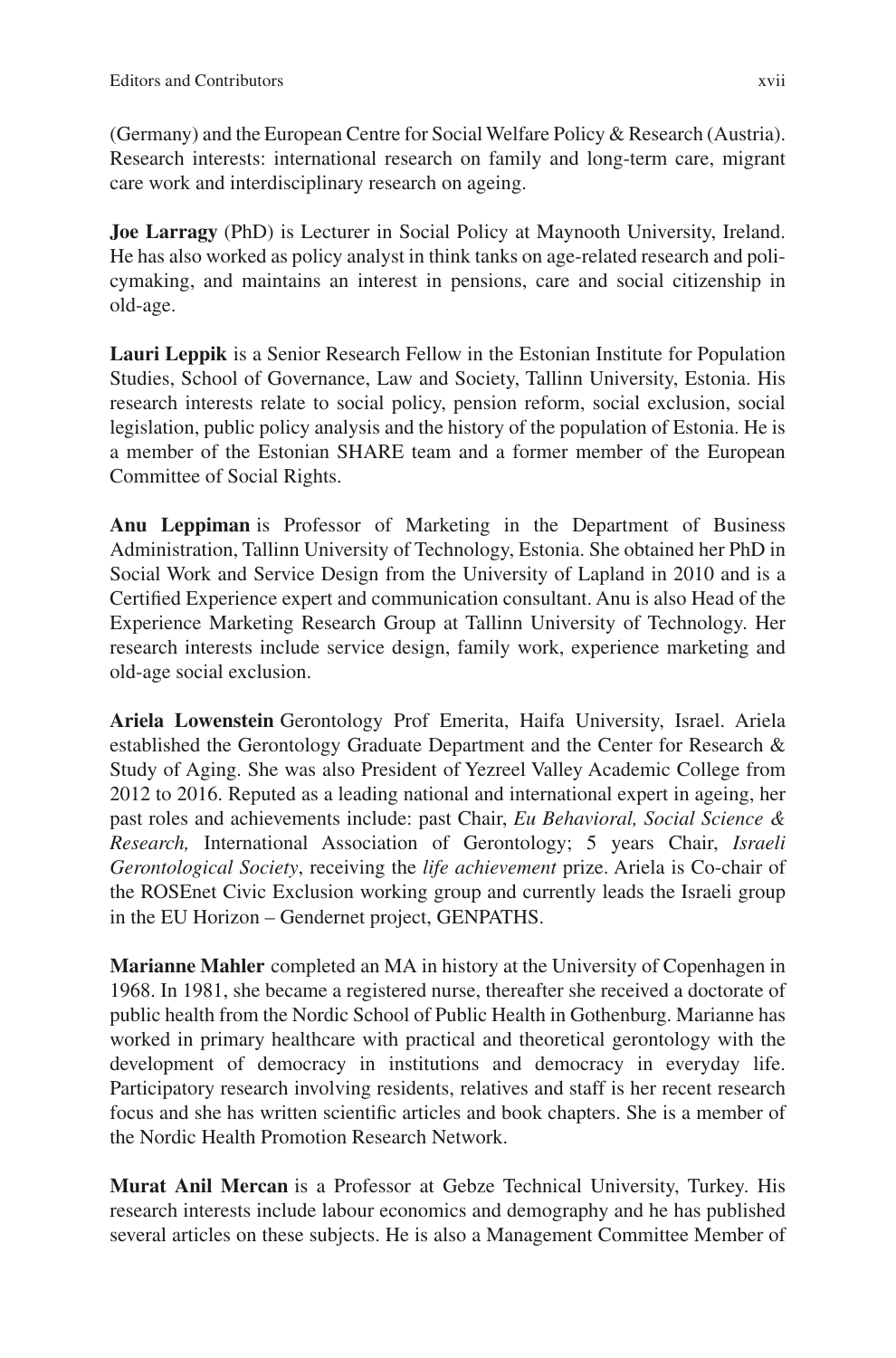Cost Action IS1409 Gender and Health Impacts of Policies Extending Working Life in Western Countries.

**Maria Gabriella Melchiorre** collaborated with the Department of Economic Sociology, at the University of Ancona in Italy, on several national and international research projects on migrants and care policies for the family from 1989 to 1997. Since 1997, she has been a researcher at the Centre for Socio-Economic Research on Ageing, INRCA-IRCCS, in Italy, working on social aspects of family caregiving, long-term care, elder abuse, migrant care workers, multi-morbidity, frailty and eHealth.

**Sarmitė Mikulionienė** is a Director of Lithuanian Social Research Centre, Vilnius, Lithuania. Her research interests are ageism, demography of ageing, generations, social exclusion and lifelong learning. She is a member of the EAST Network of Oxford Institute on Ageing, International Network for the Study of Intergenerational Issues. Currently, she is involved in the project 'Building older people's well-being: empowerment policies, monitoring indicators and the voice of older people'.

**Aleksandra Milicevic-Kalasic** MD, has an MSc in neuropsychology, a PhD in medical science on neuropsychiatric disorders in the elderly, and is a specialist in neuropsychiatry and an associated researcher in psychiatry. She is head of the mental health team since 1987 and is Associate Professor at the Department for Social Work FMK, at Singidunum University, Serbia since 2013. Aleksandra was the National Contact in the WHO Mental Health Programmes (2003–2011). She has also held a Fogarty Fellowship (2012–2015) from the University of California, Berkeley and served as Associate Editor of the IPA bulletin (1997–2012) and the International Journal of Psychology (2007–2013).

**Deborah Morgan** is a Senior Research Officer at the Centre for Innovative Ageing at Swansea University, Wales, United Kingdom. Her research is on loneliness and social isolation in later life, health/social inequalities, disability and chronic illness. She is the European Representative for the International Association for Gerontology Council of Student Organisations.

**Thibauld Moulaert** is Associate Professor at the PACTE Social Sciences Laboratory, Université Grenoble Alpes & CNRS, Sciences Po Grenoble, France. He studied sociology at the Université Catholique de Louvain (UCL), Belgium. His research critically focuses on active ageing and employment, international discourses on ageing, and on Age-friendly cities and communities in close collaboration with the University of Sherbrooke, Canada. Since arriving in Grenoble, his focus is on the relations between older people's citizenship and environments.

**Elke Murdock** is a Research Scientist at the Institute for Life Course Development, Family and Culture at the University of Luxembourg, Luxembourg. A cross-cultural psychologist by training, she has lived, studied and worked in Germany, Scotland,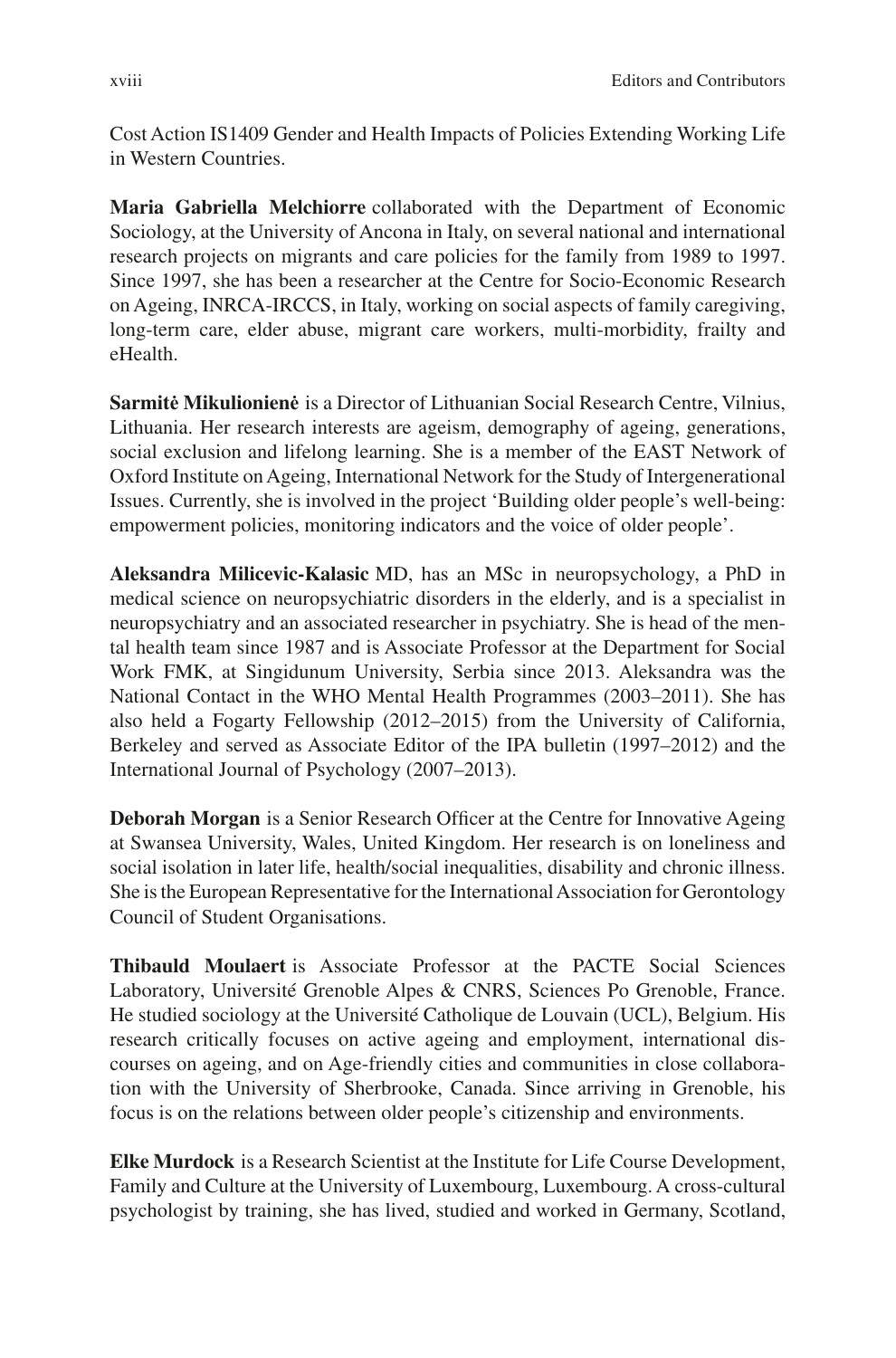the USA, England and now Luxembourg. Her research interest focuses on identity construal processes and families in multicultural contexts. Her book 'Multiculturalism, Identity and Difference. Experiences of Culture Contact' was published in 2016.

**Michal Myck** is Director of the Centre for Economic Analysis, Szczecin, Poland. His research has focused on labour market and savings decisions and on the implications of exposure to shocks on long-term employment patterns and welfare. He has also worked on issues related to measurement of poverty, inequality and deprivation. He was the Polish Country Team Leader for the SHARE survey (2005-2017). He wishes to acknowledge the support of the Polish National Science Centre through project no. 2015/17/B/HS4/01018.

**Rita Borges Neves** is a Sociologist and Research Associate at the Centre for Decent Work, Management School, University of Sheffeld, United Kingdom, where she formerly worked in the Public Health Department. Her PhD explored unemployment in late career and its effects on mental health under different welfare regimes in Europe. Her research interests broadly fall under topics related to social inequalities and mechanisms of exclusion in a context of changing labour market structures and population ageing.

**Mia Niemi** (M.Soc.Sc) is a PhD candidate at the University of Helsinki, Finland. Her previous work has been in the feld of gerontological social work, focusing in particular on families in crisis and elder abuse interventions. Her PhD research focuses on vulnerability in the family life of older people. Most recently, she has worked in projects concerning older people's meaningful relationship at the end of life and home hospital services.

**Jim Ogg** is Head of the Ageing Research Unit at the National Pension Fund (Caisse nationale d'assurance vieillesse), Paris, France and Honorary Research Fellow at the College of Human and Health Sciences, Swansea University, Wales, United Kingdom. His research focuses on the sociology of the family in the context of ageing populations, the transition to retirement, social exclusion and housing environments. He is the Editor-in-Chief of the journal Retraite et société.

**Frank Oswald** PhD, is Professor for Interdisciplinary Ageing Research (IAW), Chair of the Frankfurt Forum for interdisciplinary Ageing Research (FFIA) at the Goethe University, Germany, and Director of the 'Center Aging' for Early Career Researchers at the Goethe Graduate Academy (GRADE). His research interests are contexts of adult development, issues of person-environment transaction and transitions in old-age, housing, ageing in place, relocation and the role of technologies in later life.

**Oksana A. Parfenova** is a research fellow at the Sociological Institute of FCTAS RAS, St. Petersburg, Russian Federation. In 2017, she defended her PhD Dissertation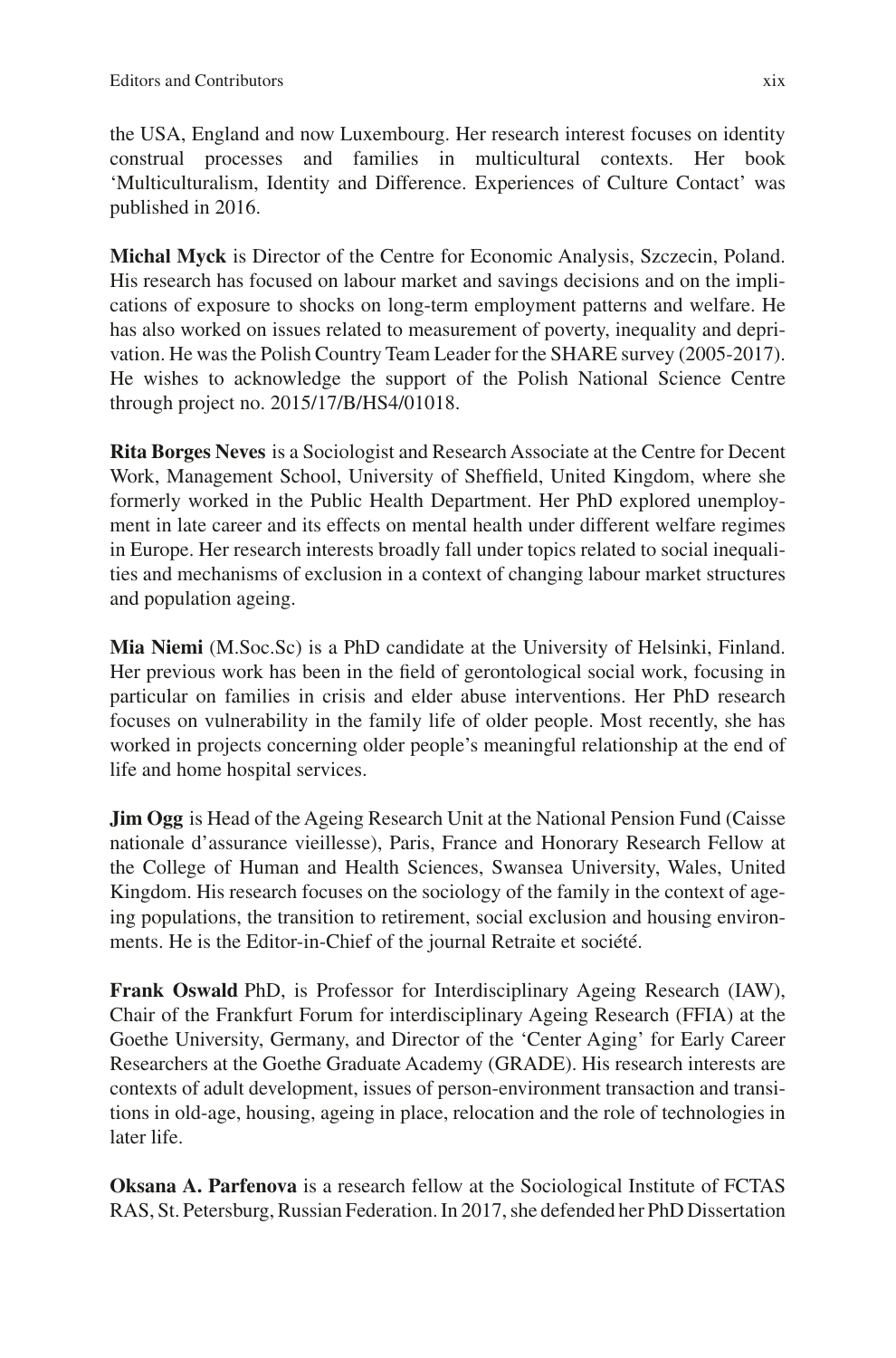'Care for older people in state social services in modern Russia'. She has publications on social policy for older people and ageing in modern Russia.

**László Patyán** is an associate professor at the University of Debrecen, Faculty of Health, Department of Gerontology, Nyíregyháza, Hungary. He is a also a social worker and a sociologist and has a PhD in sociology and social policy. His main research areas are social work, care policy, quality of life of older adults, and social exclusion in later life.

**Jolanta Perek-Białas** (Phd) is professor at Jagiellonian University, Institute of Sociology, and Director of the Center for Evaluation and Public Policy Analysis of the Jagiellonian University, Kraków, Poland. Jolanta's research interests are in gerontology, public policy analysis (including senior policy) and social science methodology. She is the principal investigator or co-investigator in many international projects on activating older people, ageism in the labour market and supporting the caregivers of older people. She collaborates with international, national, regional and local institutions on senior policy and labour market policies.

**Anneli Pohjola** is Professor Emerita at the University of Lapland, Rovaniemi, Finland. She has worked in various teaching and research positions in social work and as a researcher at the Academy of Finland. She has worked in the expert group on national social and health reform, and in various working groups and social organisations of the Ministry of Social Affairs and Health. Her research interests focus on the development of well-being services and the role of clients in the service system, disability and mental health, and old-age exclusion.

**Arianna Poli** (M.Psy.) is a doctoral student in ageing and later life at the Division Ageing and Social Change (ASC), Linköping University, Sweden. Previously she was a Research Assistant at the Centre for Socio-Economic Research on Ageing at the Italian National Institute of Health and Science on Ageing (INRCA). She conducts research in the feld of social gerontology, particularly at the intersection of ageing, inequality, and new technologies. Her research focuses on digital technologies as contributing factors to rising old-age inequalities and increased risk of exclusion.

**Allan Puur** is a Professor of Demography at the Estonian Institute for Population Studies, School of Governance, Law and Society, Tallinn University, Estonia. His research interests are related to the development of the population of Estonia from a comparative perspective. In recent years he has published articles on fertility and family demography, the demographic behaviour of immigrants and their descendants, and topics related to historical demography. He is also actively involved in developing the infrastructure for register-based demographic research in Estonia.

**Gražina Rapolienė** is a research fellow at the Lithuanian Social Research Centre, Lithuania. She is a member of the working group on civic exclusion in the COST Action on Reducing Old-Age Social Exclusion (ROSEnet) and was a Management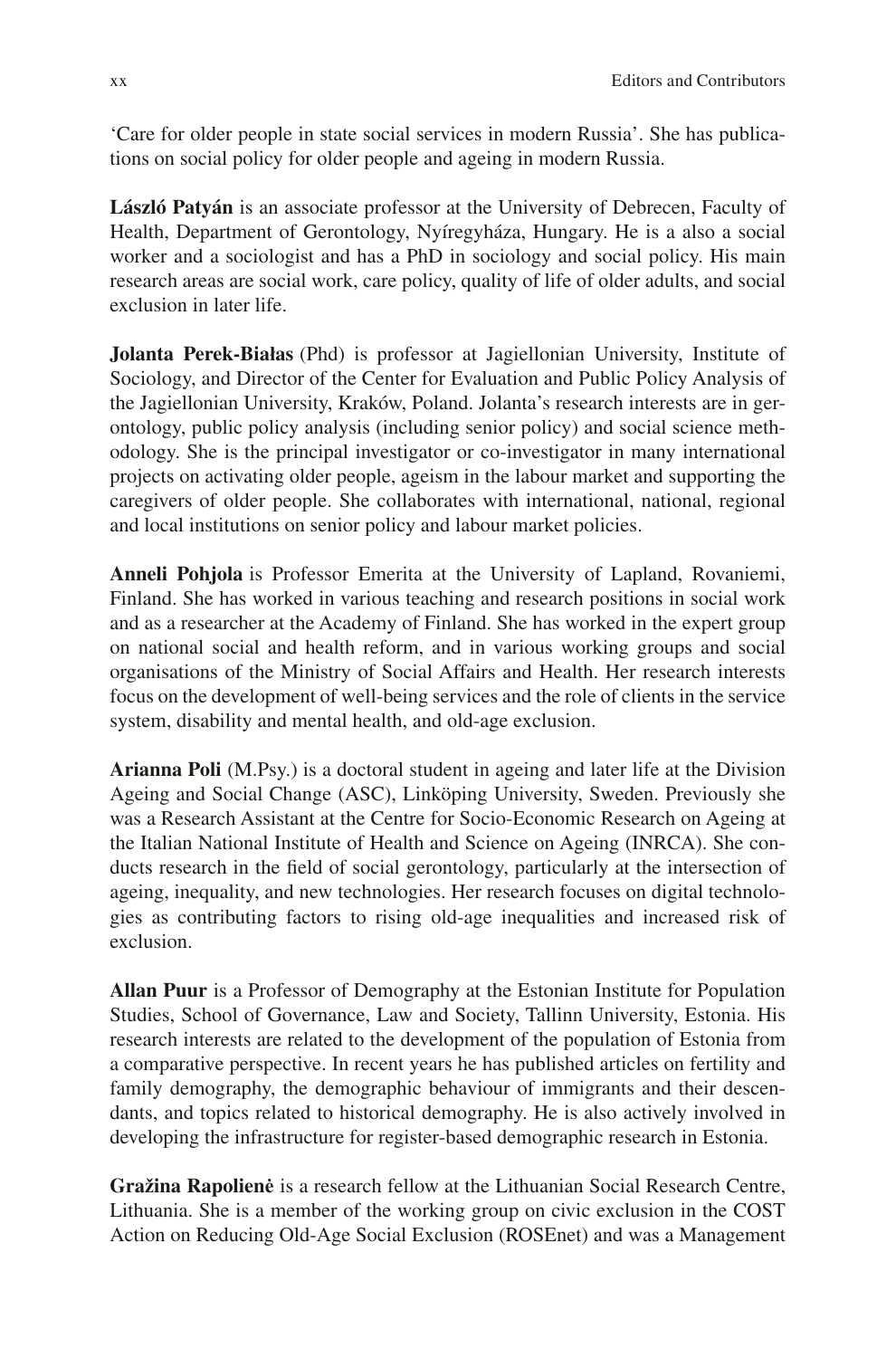Committee member in the COST Action on ageism. Examples of her publications include 'Ageing Identity: Do Theories Match Experiences?' and 'Old Age Stigmatization'. Her research interests include: social exclusion, ageism, ageing identity, representations in media, and consumption.

**Iivi Riivits-Arkonsuo** is Associate Professor of Marketing in the Department of Business Administration, Tallinn University of Technology, Estonia. She defended her PhD in 2015. Her research focuses mainly on the digital divide, digital exclusion in older-age and consumer engagement. She has been a Research Manager in one of the leading market research companies in Estonia, Turu-uuringute AS, for more than 20 years.

**Luule Sakkeus** is Head of the Estonian Institute for Population Studies and a Senior Research Fellow in the School of Governance, Law and Society, Tallinn University, Estonia. Her research is focussed on the demographic and health-related behaviours of the immigrant-origin population as compared with the native population. In recent years, she has published articles on various aspects of demographic ageing, and she is the Estonian Research Coordinator for SHARE. She also has long-term research interests in migration studies and reproductive health.

**Marjaana Seppänen** is Professor of Social Work at the University of Helsinki, Finland. Her background is in social sciences (especially social work), and she has extensively studied and published on questions connected to ageing, well-being, gerontological social work and the living conditions of older adults. Prof Seppänen is part of several international research networks in gerontology and social work, having several leading positions in their organisation and implementation.

**Rodrigo Serrat** (PhD) is a Serra Húnter tenure-track lecturer in the Department of Cognition, Development, and Educational Psychology at the University of Barcelona, Spain. His research focuses on civic participation in later life, with a particular focus on issues of inclusion and diversity.

**Lone Sigbrand** is an architect at MMA, and senior consultant in the Department of the Built Environment, at Aalborg University, Denmark. Her feld of work focuses on users, especially users with disabilities, and inclusion in the built environment, and in relation to the process and the outcomes of development, and the subsequent operation of the built environment through education and counselling activities aimed at the construction industry. Since 2015, her main feld has been optimising the physical framework of people with dementia in order to create well-being and quality of life.

**Anu Siren** PhD in psychology, is a senior researcher at the Danish Center for Social Science Research in Copenhagen, Denmark. Her previous affliations include Technical University of Denmark and University of Helsinki in Finland. Her areas of interest are related to the institutional and cultural contexts of ageing, age-related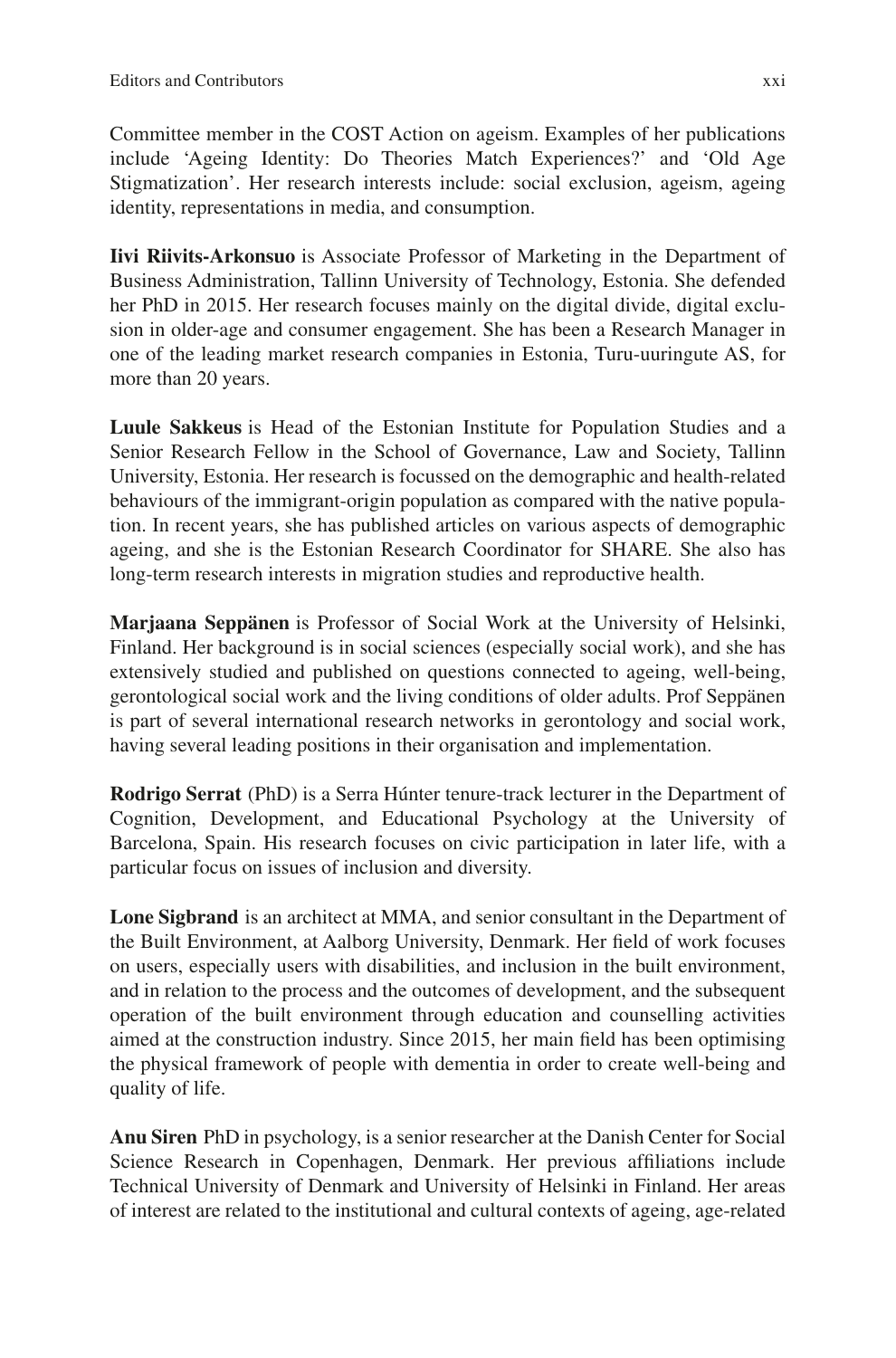policies, and family arrangements in late-life. She has authored over 90 publications.

**Merle Sumil-Laanemaa** is an Advisor to the Estonian Social Insurance Board and a PhD student of social work at Tallinn University, Estonia. She has worked as a practitioner in the feld of social protection for more than 20 years. In 2016, she began her doctoral studies at Tallinn University. Her main areas of research are the social and material well-being of older persons. Her latest research is focussed on the recipients of minimum pensions in Estonia.

**Zsuzsa Széman** is Professor of Sociology in the Doctoral Programme at the Institute of Mental Health, Semmelweis University, Budapest, Hungary. She has given numerous lectures and is the author and editor of many books and articles, elaborated model programmes and intervention programmes. The most important research projects that she has been involved in include: PIE, EUROFAMCARE, MOBILATE, ENABLE-AGE, Employment Initiatives for an Ageing Workforce, Elder-friendly House, CARICT, HELPS, FUTURAGE, MOPACT, Skype-Care and ROSEnet.

**Angelika Thelin** is an Associate Professor of Social Work at Linnaeus University, Växjö, Sweden. She wrote a dissertation in Swedish about relative income poverty among older people in Sweden. After that she has continued with cross-national studies on the matter. She is also a member of the Norma Elder Law Research Environment, Faculty of Law, Lund University, through research on self-neglect and social services among older people with dementia.

**Sandra Torres** is Professor of Sociology and Chair of Social Gerontology at Uppsala University, Sweden. Most of her scholarly contributions aim to expand the gerontological imagination on ethnicity/race and migration. Her latest books include: *Ethnicity & Old Age: Expanding our Imagination* (Policy Press, 2019) and the frst *Handbook on Migration & Aging* (Edward Edgar Publishing, 2022) for which she is lead editor.

**Isabelle Tournier** studied psychology and holds a Master of Arts degree in Clinical Psychology (oriented on psychogerontology) as well as a PhD in Psychology from the University of Bordeaux (France). After completing postdoctoral positions at the LPC (Mobility and Behavior Psychology Laboratory; IFSTTAR, French Institute of Science and Technology for Transport, Development and Networks, Versailles), in the domain of elderly road users' safety, and at INSIDE (Integrative Research Unit on Social and Individual Development, University of Luxembourg, Luxembourg) for various projects related to ageing or dementia. She is now project manager and coordinator at the Info-Zenter Demenz (Luxembourg). This independent service aims to raise awareness, inform and orient citizens regarding dementia diagnosis and care in Luxembourg.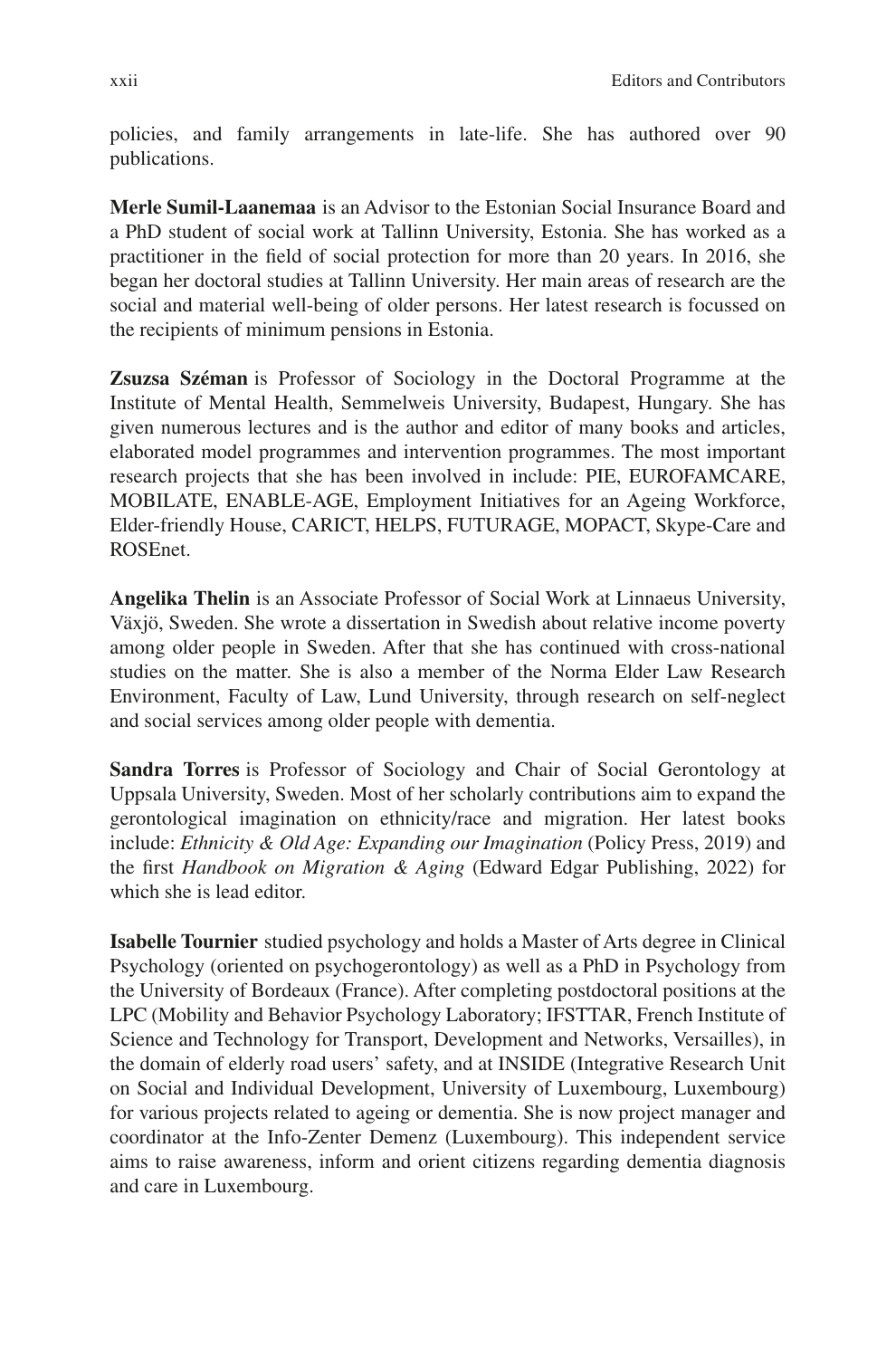**Anna Urbaniak** is a postdoctoral researcher on the GENPATH project – a life course perspective on the GENdered PATHways of exclusion from social relations – in the Department of Sociology in Vienna, Austria. She is a sociologist by training and worked as a researcher at the Irish Centre for Social Gerontology at the National University of Ireland, Galway, Ireland and in the Department of Sociology in Kraków, Poland. Her research interests comprise spatial aspects of ageing, lifecourse transitions, the re/production of social inequalities across the life course, ageing migrants and people living with dementia.

**Lucie Vidovićová** (Phd) is Assistant Professor in the Offce for Population Study at the Faculty of Social Studies, Masaryk University, Brno, Czechia. Lucie is a sociologist. Her long-term research interests include the sociology of ageing, topics of age discrimination, social exclusion, environmental gerontology, penology, social robotics and active ageing. She is also involved in research projects in the feld of family and social policy. Lucie conducts research for national as well as European bodies and works as a consultant on a number of implementation projects, including senior advocacy.

**Feliciano Villar** (PhD) is an associate professor in the Department of Cognition, Development, and Educational Psychology at the University of Barcelona, Spain. His research focuses on two felds: generativity and older people's contributions in later life, and nursing home policies and practices regarding participation and residents' rights.

**Katarina Vojvodic** MD, is a specialist in Social Medicine and Master of Health Care Management. She is also a PhD candidate in Public Health, Serbia. Katarina is working at the Institute of Public Health in Belgrade as Head of the Unit for Health Care Quality Improvement with experience of working in all levels of healthcare, data analysis, policymaking and education.

**Charles Waldegrave** coordinates the Family Centre Social Policy Research Unit, Lower Hutt, Wellington, New Zealand. He has been a joint leader of the New Zealand Poverty Measurement Project and the New Zealand Longitudinal Study of Ageing. Currently he is jointly leading three National Science Challenge projects: Loneliness and Social Isolation; Revitalising the Production of Affordable Homes; and Māori and Ageing. He is an international member of the COST Action ROSEnet.

**Bethan Winter** is an honorary research associate in the Centre for Innovative Ageing, College of Human and Health Sciences, Swansea University, Wales, UK. She completed her PhD research in 2017 titled 'Disadvantage and advantage among older people in rural communities: A multilevel and life-course perspective'. In 2019, Bethan was elected as a Member of Parliament for the Labour Party in the UK.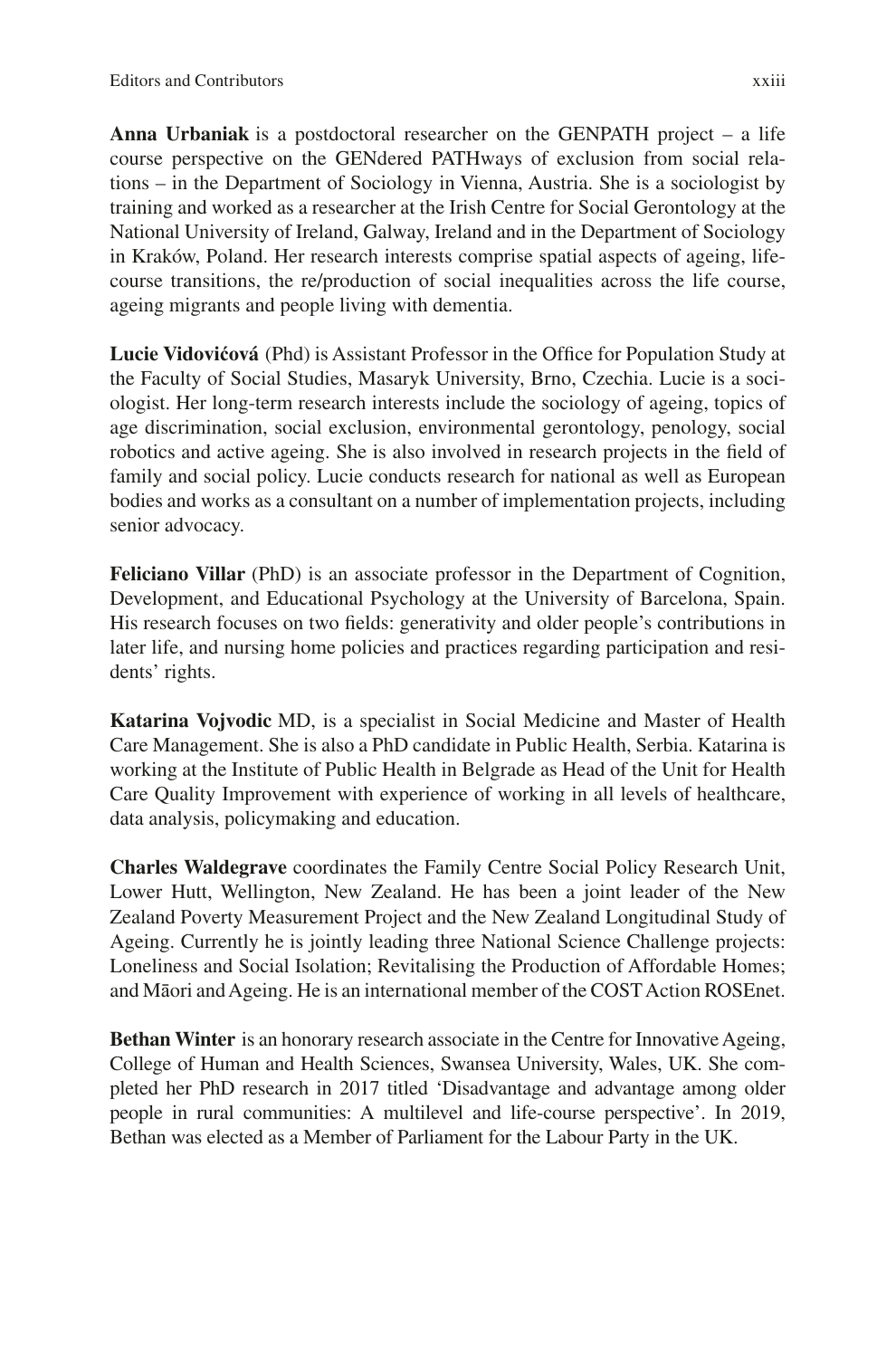# **List of Figures**

| Fig. 1.1               | Old-age exclusion framework depicting interconnected                                                                      | 11  |
|------------------------|---------------------------------------------------------------------------------------------------------------------------|-----|
| Fig. 3.1               |                                                                                                                           | 36  |
| Fig. 6.1               | Conceptual model of exclusion from social relations                                                                       | 78  |
| Fig. 11.1              | The density of basic services in the department of Isère                                                                  | 147 |
| Fig. 11.2<br>Fig. 11.3 | The density of basic services in the province of Bergamo<br>Proportion of people aged 75 and over in the department       | 148 |
| Fig. 11.4              | Proportion of people aged 75 and over in the province                                                                     | 149 |
|                        |                                                                                                                           | 150 |
| Fig. 13.1              | A conceptual framework of old-age digital health exclusion                                                                | 176 |
| Fig. $14.1$            |                                                                                                                           | 187 |
| Fig. $15.1$            | How space, age and exclusion produces political narratives and<br>paradigms – the "Age, Space and Exclusion ASE-Triangle" | 196 |
| Fig. 15.2              | Annotated map of participant's local environment (photographs<br>taken by researcher during 'go-along' interview)         | 198 |
| Fig. 15.3              |                                                                                                                           | 201 |
| Fig. 15.4              |                                                                                                                           | 202 |
| Fig. 15.5              |                                                                                                                           | 203 |
| Fig. $16.1$            | Potential associations between older adults' place relationship,                                                          | 212 |
| Fig. $17.1$            | Retirees providing informal care or assistance by degree<br>of urbanisation and intensity of care measured as hours       | 230 |
|                        |                                                                                                                           |     |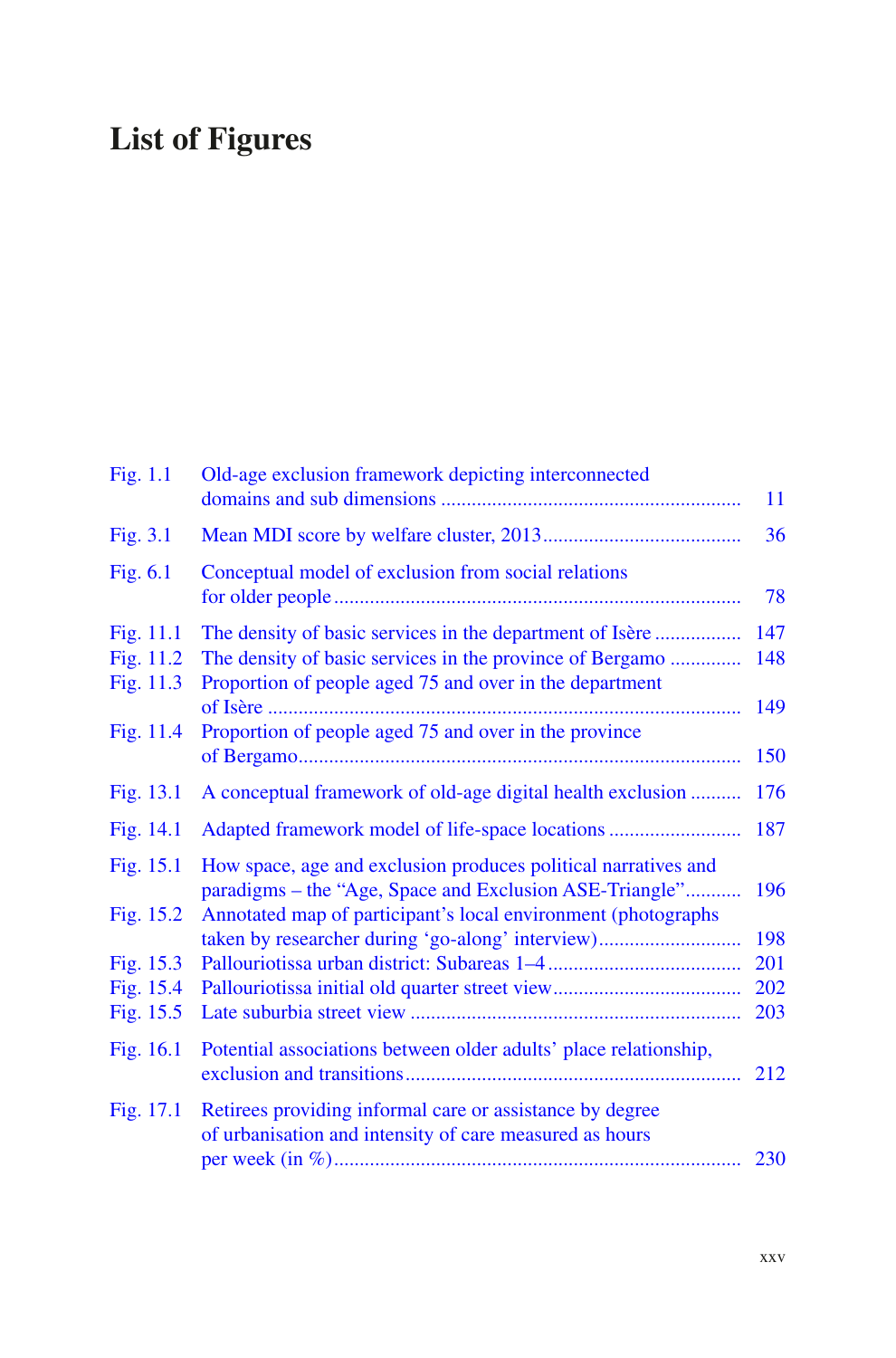|                                         | Fig. 19.1 Proposed conceptual framework for studying exclusion |                   |
|-----------------------------------------|----------------------------------------------------------------|-------------------|
| Fig. $20.1$<br>Fig. $20.2$              |                                                                | 266               |
| Fig. $24.1$                             | Proportion of respondents by combination of loneliness         |                   |
| Fig. $26.1$<br>Fig. 26.2<br>Fig. $26.3$ | Networks of domains of old-age exclusion in homelessness       | 344<br>345<br>347 |
| Fig. 28.1                               |                                                                | 360               |
| Fig. 29.1                               | Aggregate replacement ratio for pensions (excluding other      |                   |
| Fig. 32.1                               |                                                                |                   |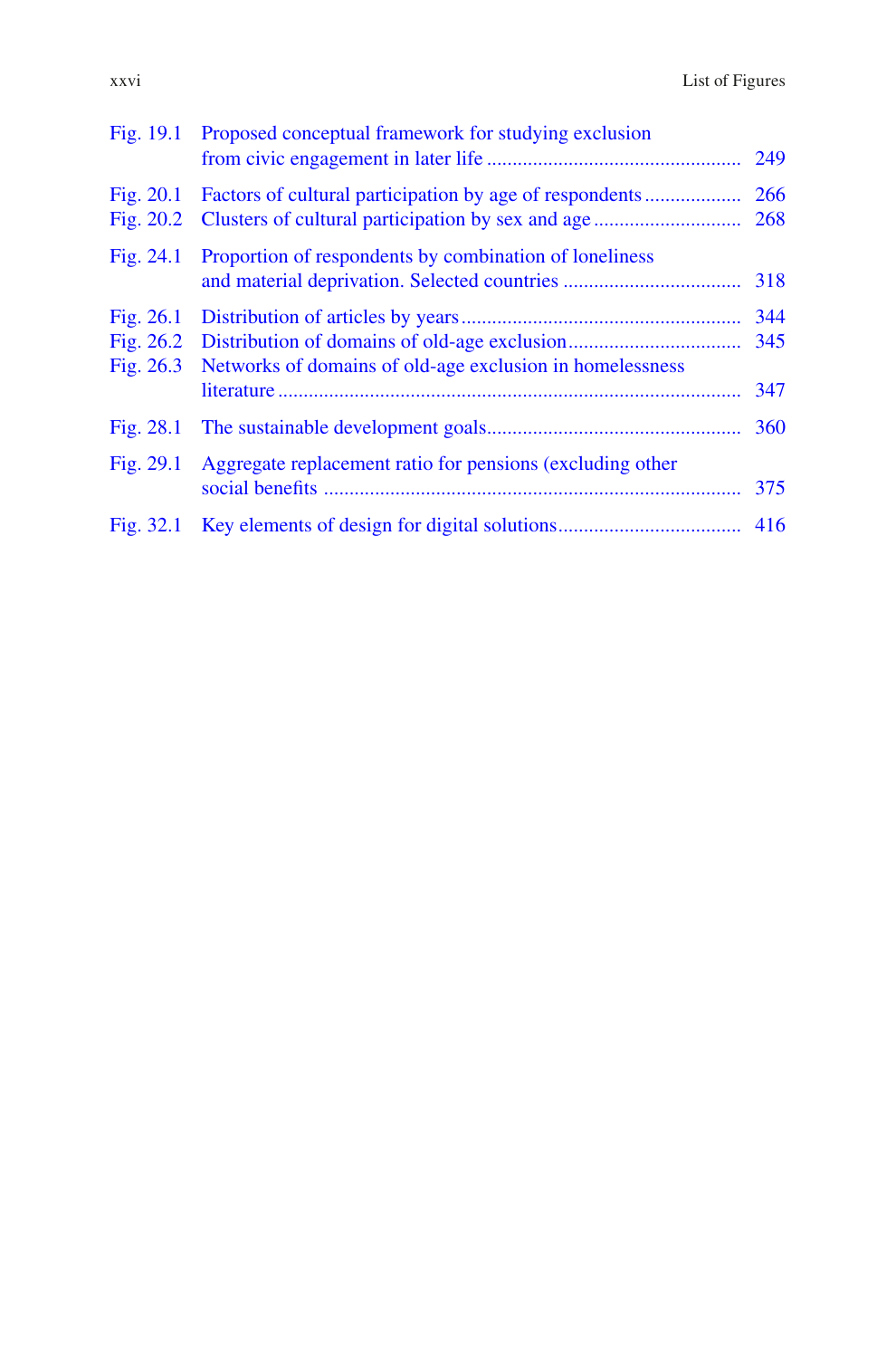# **List of Tables**

| Table 1.1 |                                                                                                                           |    |
|-----------|---------------------------------------------------------------------------------------------------------------------------|----|
| Table 3.1 | Descriptive statistics of socio-demographic variables used                                                                | 38 |
| Table 3.2 | Odds ratios for material deprivation by gender and age                                                                    | 39 |
| Table 3.3 | Odds ratios for material deprivation by living arrangements<br>and number of children (logistic regression models), SHARE | 39 |
| Table 3.4 | Odds ratios for material deprivation by education<br>and labour market status (logistic regression models), SHARE         | 40 |
| Table 3.5 | Odds ratios for material deprivation by health-related<br>characteristics, area of residence and origin (logistic         | 40 |
| Table 4.1 | Participant's employment history                                                                                          | 53 |
| Table 4.2 | Internal and external attribution of unemployment, ranked                                                                 | 54 |
| Table 4.3 | Descriptive statistics: experience of unemployment and job                                                                | 55 |
| Table 4.4 | Correlations between experiences of unemployment                                                                          | 56 |
| Table 5.1 |                                                                                                                           | 64 |
| Table 7.1 | Operationalisation of exclusion from social relations in the                                                              |    |
| Table 7.2 | Categories of old-age social exclusion after                                                                              |    |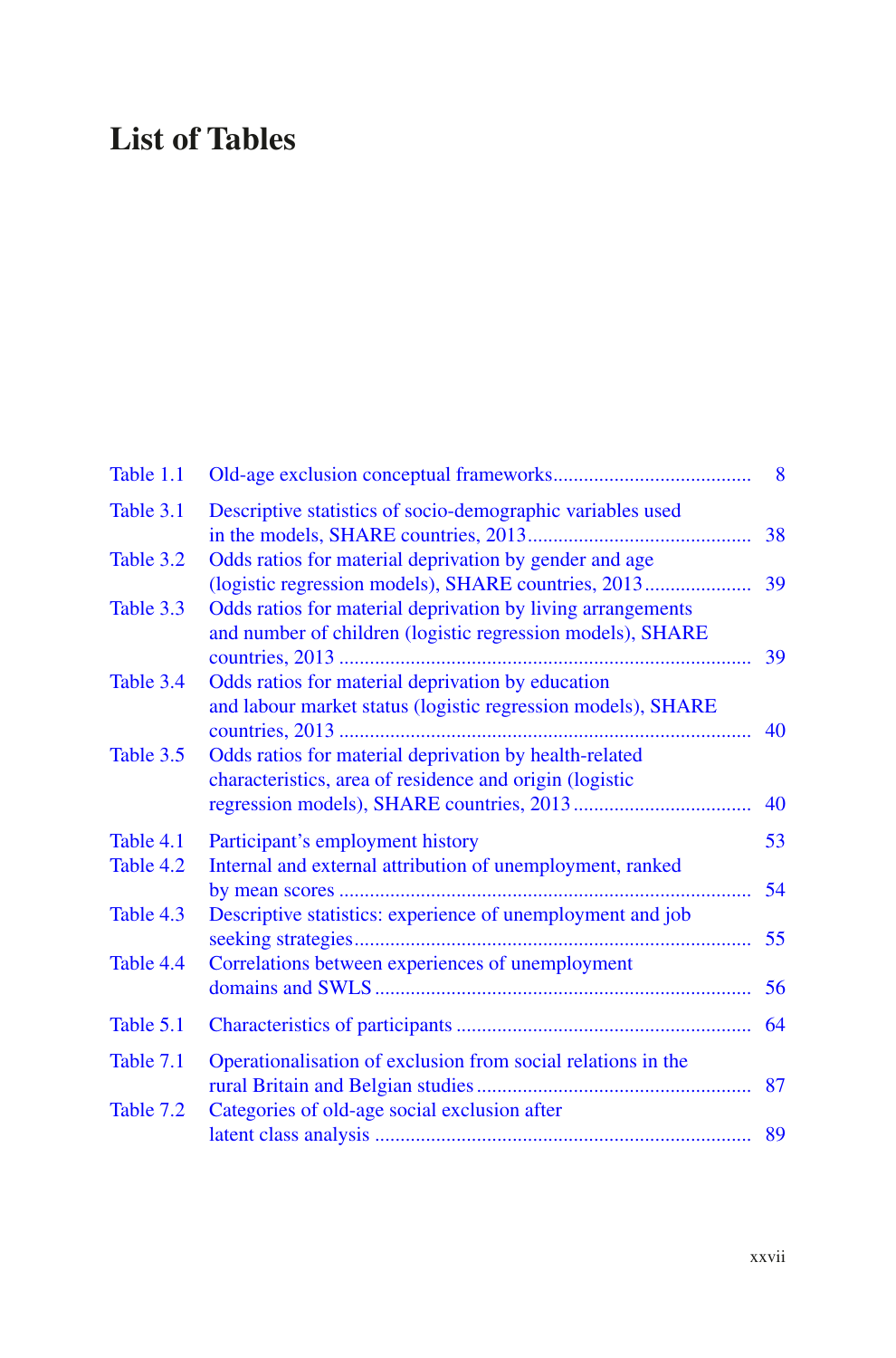| × |  |
|---|--|

| Table 8.1  |                                                                                                                                     |            |
|------------|-------------------------------------------------------------------------------------------------------------------------------------|------------|
| Table 8.2  | Mean and standard deviation of loneliness (SD) at Wave 5<br>and Wave 6 and number of observations by country, 2012                  |            |
|            |                                                                                                                                     | 107        |
| Table 8.3  | Baseline characteristics of the micro-level variables                                                                               | 108        |
| Table 8.4  | Linear regression (stepwise selection) of loneliness                                                                                |            |
|            | at wave 6 on individual characteristics at wave 5                                                                                   |            |
|            |                                                                                                                                     | 109        |
| Table 8.5  | Linear regression (stepwise selection) of changes in loneliness<br>on individual characteristics at Wave 5, country level variables |            |
|            | in 2013 and changes in individual from Wave 5 to Wave 6                                                                             |            |
|            | and changes in country level variables from 2013 to 2015                                                                            | <b>110</b> |
| Table 9.1  | Logistic regression of partner conflict in 2007 on partner                                                                          |            |
|            | conflict, gender, age, and physical and mental health in 2002                                                                       | 121        |
| Table 9.2  | Linear regressions for predicting abuse and/or neglect                                                                              | 124        |
| Table 9.3  | Linear regressions for predicting health and social variables                                                                       |            |
|            | in wave two (2012) using discrimination measured in wave                                                                            |            |
| Table 9.4  | Linear regression for predicting health and social variables                                                                        | 127        |
|            | in wave two (2012) using discrimination measured in wave                                                                            |            |
|            |                                                                                                                                     | 128        |
|            | Table 11.1 Reversed mobilities: A classification of type and provider                                                               | 145        |
|            | Table 15.1 Dominant patterns between age, space and exclusion                                                                       |            |
|            |                                                                                                                                     | 200        |
|            | Table 15.2 Dominant patterns of age, space, and exclusion                                                                           |            |
|            | in Pallouriotissa/Nicosia structured by WHO indicators                                                                              | 204        |
|            | Table 16.1 The mediating role of agency and belonging processes                                                                     |            |
|            | in the face of critical life transitions and their effect                                                                           |            |
|            |                                                                                                                                     | 213        |
|            | Table 17.1 Physical and population characteristics of Czechia,                                                                      |            |
|            | Table 17.2 Czechia: Who helps rural dwellers 60+ with household chores                                                              | 225        |
|            |                                                                                                                                     | 227        |
|            | Table 17.3 People 65+ using professional home care services                                                                         |            |
|            | by household type and people 65+ in poor health by degree                                                                           |            |
|            |                                                                                                                                     | 229        |
| Table 20.1 | Factors and factor loadings for exploratory factor analysis                                                                         |            |
|            |                                                                                                                                     | 264        |
| Table 20.2 |                                                                                                                                     | 267        |
| Table 20.3 | Background characteristics of participation clusters                                                                                | 269        |
|            | Table 22.1 Research findings on interrelationships across domains                                                                   | 292        |